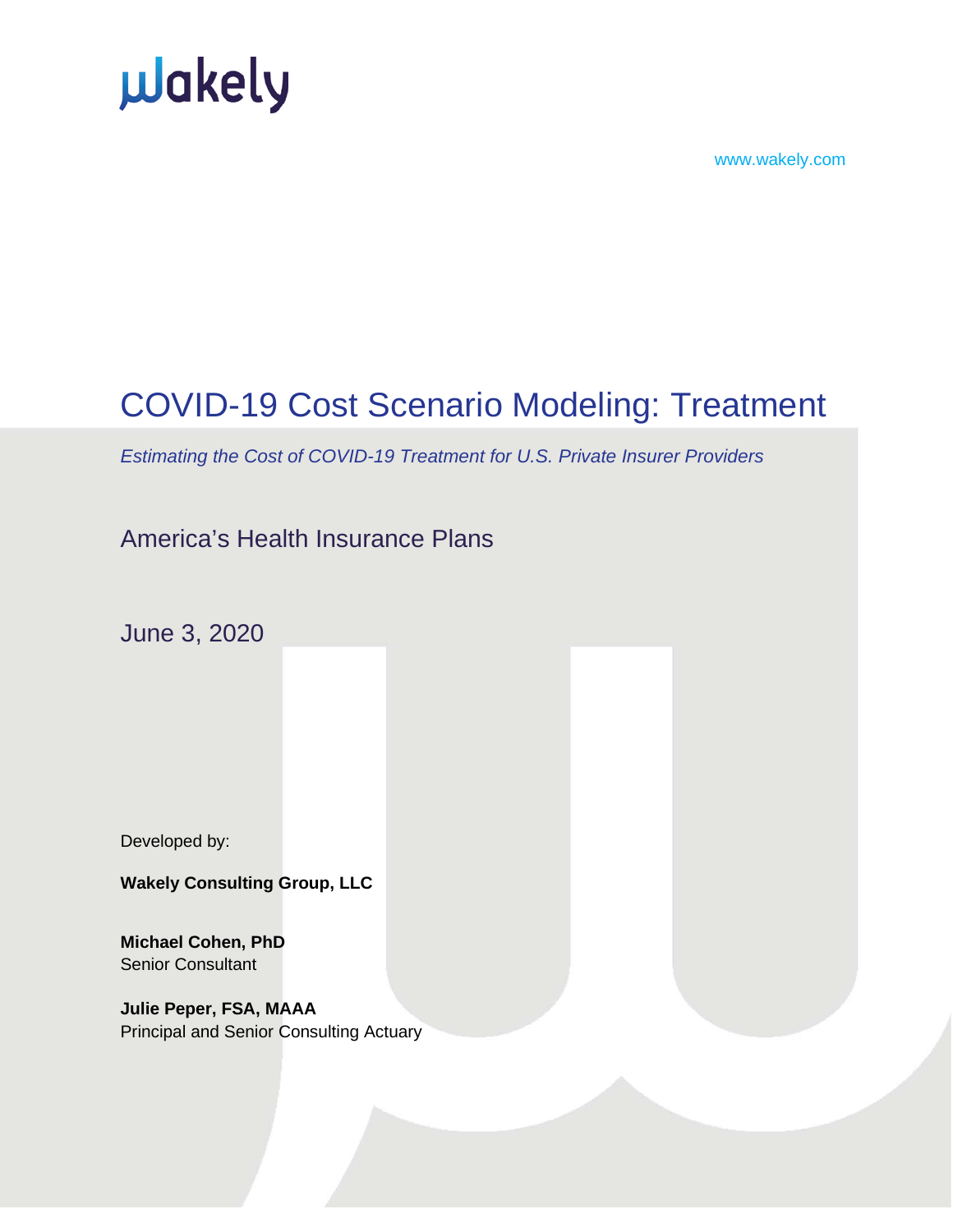# **u**Jakely

### **Table of Contents**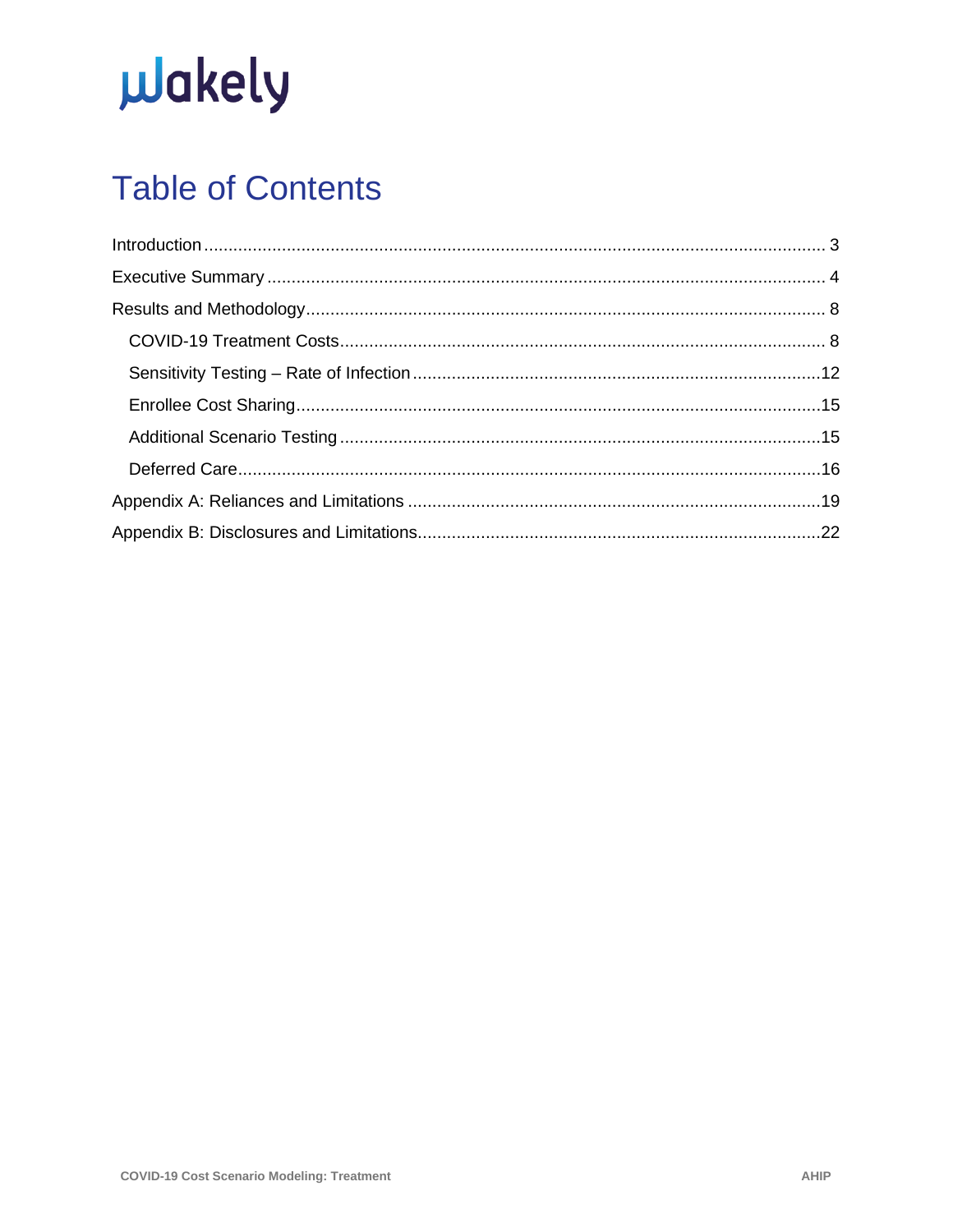### <span id="page-2-0"></span>**Introduction**

The COVID-19 pandemic has had an extraordinary, unprecedented, and severe impact on virtually all aspects of life in the United States. As significant an impact as the virus has already had in several countries around the world, and in several states, the future impact of continued virus proliferation could be immense.

Given the potential for broad infection and a significant increase in associated hospitalizations in the United States, America's Health Insurance Plans ("AHIP") retained Wakely Consulting Group ("Wakely") to explore the potential COVID-19 ("COVID") treatment cost implications to U.S. private insurance providers for 2020 and 2021. Wakely was tasked with modeling potential scenarios of incremental costs associated with COVID treatment in 2020 and 2021 benefit years for private insurers in the United States. These insurance providers include Commercial health insurers, Medicaid managed care organizations ("MMCOs"), and Medicare Advantage Organizations ("MAOs") each of which are governed by different legislative, regulatory and contractual requirements. Our analysis did not specifically contemplate the potential cost to standalone Medicare Prescription Drug Plans ("PDPs").

This analysis is an update of the March 30, 2020 report. Since that report was published, new data on both COVID costs, utilization, and deferred care has become available, and has been incorporated into this update. While this new information has improved the analysis, there remain large levels of uncertainty on the ultimate impact of COVID on the United States and particularly the health care industry.

The primary changes from the prior report include the following:

- The overall assumed rates of hospitalization for infected individuals has been reduced to align with recent studies. The rate has also been adjusted for age and morbidity differences by line of business.
- The estimated unit cost of a hospital admission has been increased based on survey data provided by AHIP members.
- An estimated impact of deferred care on overall healthcare spend was included and combined with the COVID treatment costs to arrive at a combined impact on cost of care by line of business.

The first two changes are related specifically to the cost of COVID treatment and mostly offset each other at the high end of the cost range, but the changes did decrease the low end of the range of estimates. Our previous report estimated the direct impact of COVID treatment costs to be between \$56 and \$556 billion, while the updated analysis estimates costs of \$30 to \$547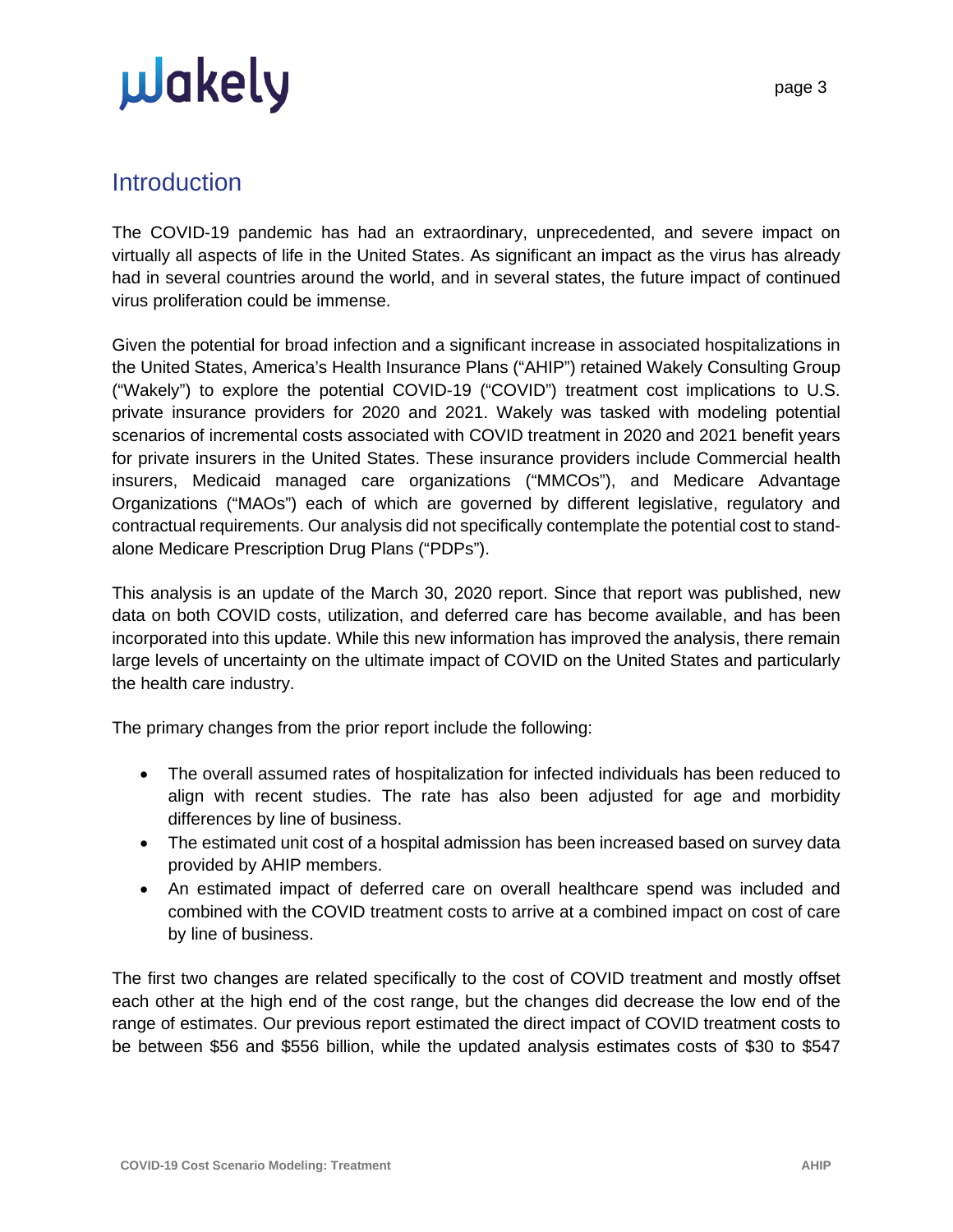billion. <sup>[1](#page-3-1)</sup> Incorporating deferred care with the treatment costs generally decreases the overall impact to insurers, resulting in a total impact of between -\$76 and \$216 billion for 2020 and 2021 combined.

This document has been prepared for the sole use of AHIP. Wakely understands that the report may be made public. This document contains the results, data, assumptions, and methods used in our analyses and satisfies Actuarial Standard of Practice (ASOP) 41 reporting requirements. Using the information in this report for other purposes may not be appropriate.

The opinions and estimates included in this report are those of the authors and may not represent those of others at Wakely. Actual results will differ, potentially significantly, from the estimates in this report.

### <span id="page-3-0"></span>Executive Summary

The estimated costs of COVID-19 treatment for private insurers range from \$30.0 to \$546.6 billion over the two-year time period. Enrollees or beneficiaries in private insurers out of pocket expenses could be between \$2.8 billion and \$48.6 billion of the costs. [2](#page-3-2) For each infection scenario outlined, a range of assumptions was modeled for hospitalization rates, costs per utilizing member for each COVID service, and the impact of deferred care.

Considering the longer duration of our analysis period (2020 and 2021), we explored a wide range of potential infection rates. For purposes of this paper the overall infection rate, or the percent of the total population infected, refers to the total percent of the population infected, regardless of a positive test, over a two year period. Based on published epidemiological studies<sup>[3](#page-3-3)</sup>, we modeled infection rates ranging from 20% to 60% of the population. We also modeled a 10% infection rate, which reflects half the lower bound of infection rates in published studies, to explore a scenario in which effective interventions drastically mitigate exposure versus unchecked virus proliferation.

While the true infection rate, as of May 18, is unknown, some projections estimate the true infection rate of the US at around  $3.5\%$ .<sup>[4](#page-3-4)</sup> Consequently, a 10% infection scenario represents a scenario in which there is an ongoing infection in both 2020 and 2021 but without significant spikes. A 20% scenario represents a scenario in which there is ongoing infections and a small spike on par with recent experiences that occurs starting in the fall of 2020 and carrying over into 2021. The 60% scenario represents a scenario in which there is not only ongoing infections but

<span id="page-3-1"></span><sup>1</sup> Testing is only included in this report's treatment estimates to the extent it is implicit in the treatment of COVID-19 patients in an inpatient or outpatient setting. The potential costs associated with broader testing are not included in this analysis.

<span id="page-3-2"></span><sup>&</sup>lt;sup>2</sup> Wakely did not include the effects of insurers voluntarily waiving treatment cost-sharing or current requirements in certain states.

<span id="page-3-3"></span><sup>&</sup>lt;sup>3</sup> See Appendix A for the list of sources used in the analysis.

<span id="page-3-4"></span><sup>4</sup> https://covid19-projections.com/#view-projections (accessed on May 18, 2020)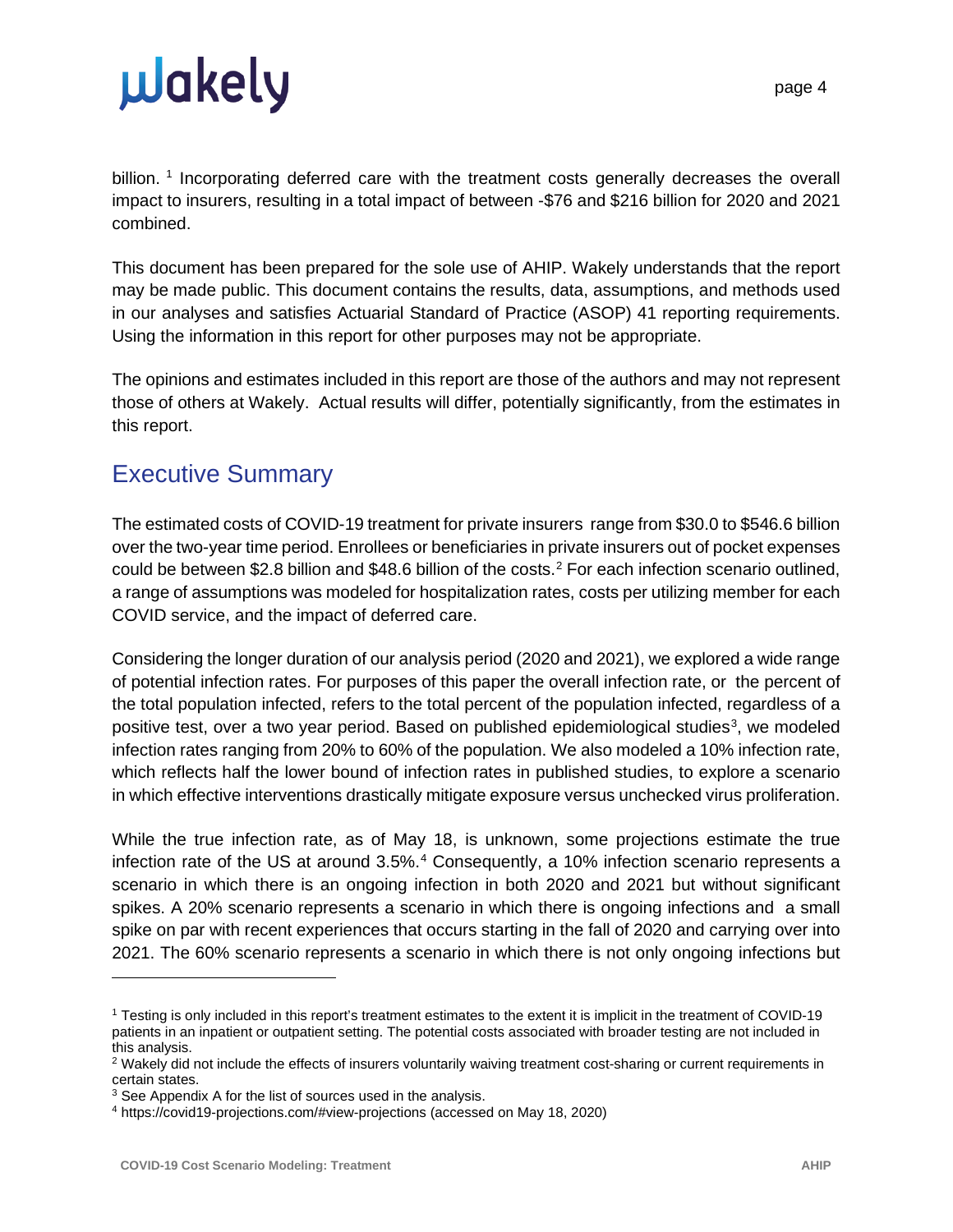

also a spike in the fall of 2020 that is larger than the US has experienced to date, with some of the large spike affecting 2021. Wakely did not include a scenario in which either a vaccine mitigates infections in 2021 or a scenario in which continued large scale infections occur throughout 2021. Wakely did not analyze the probability of each of the scenarios occurring, but did consider the scenarios selected to be reasonably possible outcomes.

Table 1A presents the estimated range of total allowed costs<sup>[5](#page-4-0)</sup> by infection rate scenario for 2020, 2021, and over the two years combined. The percent impact on the overall cost of care is also included.

| <b>Scenario</b>                       | <b>2020 Total</b><br><b>Allowed Cost</b> | <b>2021 Total</b><br><b>Allowed Cost</b> | 2020-2021 Total<br><b>Allowed Cost</b> | 2020-2021 Total<br><b>Member Cost</b><br><b>Sharing</b> |
|---------------------------------------|------------------------------------------|------------------------------------------|----------------------------------------|---------------------------------------------------------|
| Low Infection<br><b>Rate 10%</b>      | \$22.1 to \$67.9                         | \$7.9 to \$24.2                          | \$30.0 to \$92.0                       | \$2.8 to \$8.1                                          |
| % Cost of Care                        | 1.3% to 3.9%                             | $0.4\%$ to 1.3%                          | $0.8\%$ to 2.5%                        | n/a                                                     |
| <b>Baseline Infection</b><br>Rate 20% | \$44.6 to \$135.2                        | \$15.6 to \$47.0                         | \$60.2 to \$182.2                      | \$5.6 to \$16.2                                         |
| % Cost of Care                        | 2.5% to 7.7%                             | $0.8\%$ to 2.5%                          | 1.7% to 5.0%                           | n/a                                                     |
| High Infection<br><b>Rate 60%</b>     | \$133.6 to \$404.6                       | \$46.5 to \$142.1                        | \$180.0 to \$546.6                     | \$16.6 to \$48.6                                        |
| % Cost of Care                        | 7.6% to 23.0%                            | 2.5% to 7.6%                             | 5.0% to 15.1%                          | n/a                                                     |

#### **Table 1A – Estimated Range of Total COVID Associated Treatment Costs 2020 and 2021 (in billions of dollars)**

While the cost of diagnostic testing is implicit in our inpatient and outpatient assumptions for those infected, we have not included the potential for large scale testing costs into the model. Several pieces of research have called for large scale population testing to limit the spread of the virus.

Despite the additional direct costs due to COVID, insurers have seen a reduction in non-COVID claims costs so far in 2020 as many individuals have deferred care, whether because of formal governmental rules or because of concerns over the virus. Wakely has included estimates of the level of deferred care (Table 1B), with the assumption that increases in deferred care will correlate with increases in the infection rate. Deferred care refers to change in expenditures for non-COVID care.

For 2020 we assumed that some level of care would be delayed as a result of the pandemic, with some of the care being made up in 2020, some of the care being made up in 2021, and some of

<span id="page-4-0"></span><sup>&</sup>lt;sup>5</sup> For purposes of this paper, total allowed costs refers to the sum of plan liability (i.e. plan paid amount) and member cost sharing, incurred in the stated year.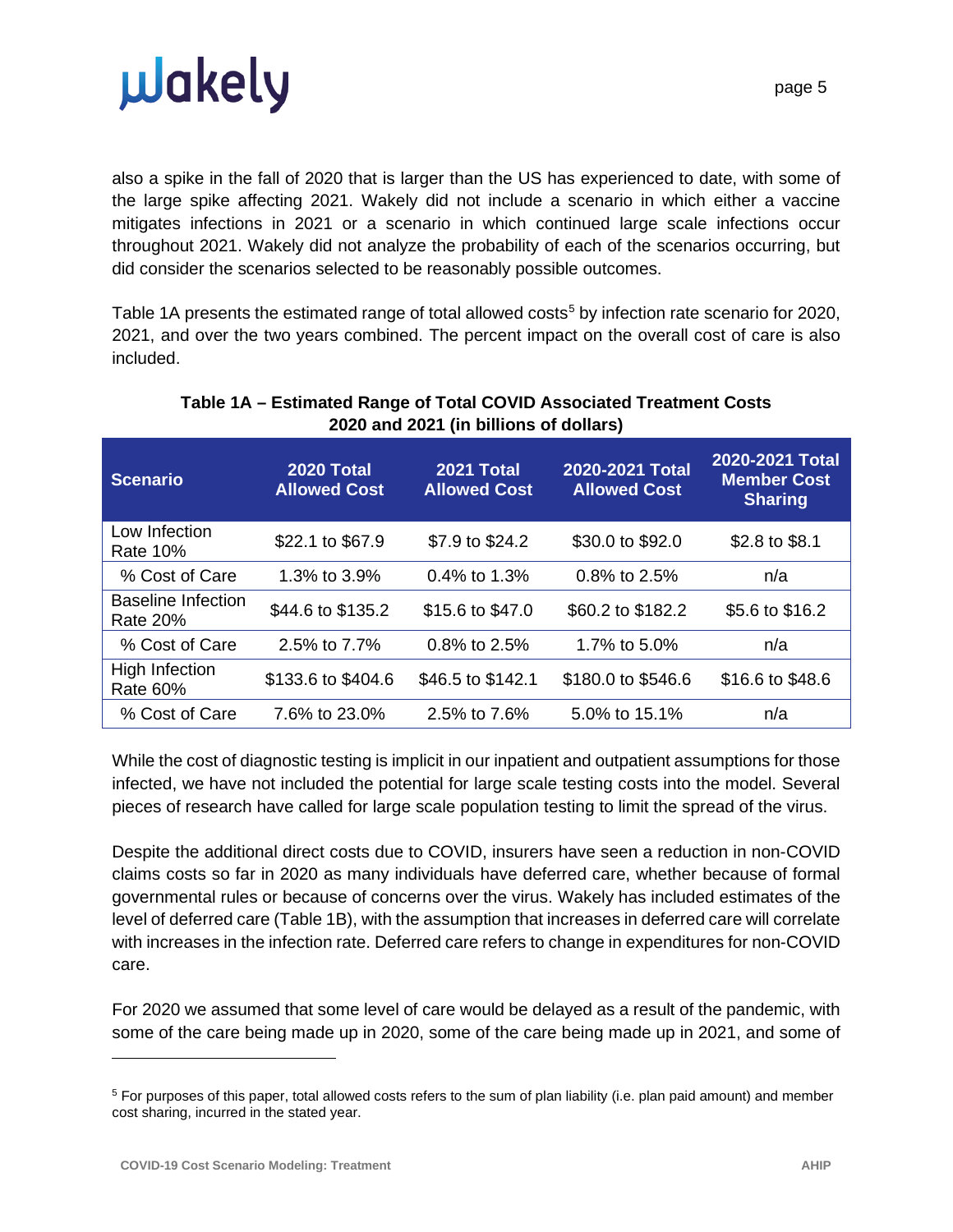the care foregone. For 2021, we assumed some level of care would be deferred in 2021, with some of it being made up in 2021, and some of it foregone. The potential for some care being deferred from 2020 to 2021 in combination with additional deferred care in 2021 could result in either lower or higher claims costs, all else equal, depending on the amount of care made up and the timing of that care.

| <b>Scenario</b>                    | 2020 Total<br><b>Allowed Cost</b> | 2021 Total<br><b>Allowed Cost</b> | 2020-2021 Total<br><b>Allowed Cost</b> |
|------------------------------------|-----------------------------------|-----------------------------------|----------------------------------------|
| Low Infection Rate 10%             | $-$42.3$                          | $-$ \$25.2 to \$11.9              | -\$67.6 to -\$30.4                     |
| % Cost of Care                     | $-2.4%$                           | $-1.4\%$ to 0.7%                  | $-1.9\%$ to $-0.8\%$                   |
| <b>Baseline Infection Rate 20%</b> | $-$145.8$                         | $-$ \$22.6 to \$14.6              | -\$168.4 to -\$131.2                   |
| % Cost of Care                     | $-8.3%$                           | -1.3% to 0.8%                     | $-4.6\%$ to $-3.6\%$                   |
| High Infection Rate 60%            | $-$ \$285.9                       | -\$44.6 to \$29.8                 | -\$330.5 to -\$256.1                   |
| % Cost of Care                     | $-16.2%$                          | -2.5% to 1.7%                     | -9.1% to -7.1%                         |

#### **Table 1B – Estimated Range of Deferred Care Costs and Impact on Cost of Care 2020 and 2021 (in billions of dollars)**

Finally, in Table 1C Wakely displays the overall estimated impact of COVID, including both the treatment costs and the effects of deferred care. Given that our base assumption is that the level of deferred care increases as the number of individuals infected increases we created reasonable scenarios that combined direct COVID costs with changes in non-COVID utilization as a result of deferred care.

| <b>EULD ID THE EVALUATE OF AUTHOR</b> |                                          |                                          |                                        |  |  |
|---------------------------------------|------------------------------------------|------------------------------------------|----------------------------------------|--|--|
| <b>Scenario</b>                       | <b>2020 Total</b><br><b>Allowed Cost</b> | <b>2021 Total</b><br><b>Allowed Cost</b> | 2020-2021 Total<br><b>Allowed Cost</b> |  |  |
| Low Infection Rate 10%                | $-$ \$20.2 to \$25.6                     | -\$11.7 to \$26.9                        | $-$16.2$ to \$26.4                     |  |  |
| % Cost of Care                        | $-1.1\%$ to 1.5%                         | $-0.7\%$ to 1.5%                         | $-0.4\%$ to 0.7%                       |  |  |
| <b>Baseline Infection Rate 20%</b>    | $-$101.2$ to $-$10.6$                    | \$3.6 to \$44.2                          | $-$ \$71.0 to \$13.8                   |  |  |
| % Cost of Care                        | $-5.7\%$ to $-0.6\%$                     | $0.2\%$ to 2.5%                          | $-2.0\%$ to 0.4%                       |  |  |
| High Infection Rate 60%               | -\$152.3 to \$118.7                      | \$34.6 to \$118.1                        | -\$76.1 to \$216.1                     |  |  |
| % Cost of Care                        | $-8.6\%$ to 6.7%                         | 2.0% to 6.7%                             | $-2.1\%$ to 6.0%                       |  |  |

#### **Table 1C – Estimated Range of Combined COVID Treatment Costs and Deferred Care Impact 2020 and 2021 (in billions of dollars)**

We acknowledge the astonishingly broad range of potential outcomes, in total, by geographic region within the United States, and by health insurance line of business. Our analyses rely, in part, on rapidly evolving and diverse data sets and epidemiological studies from around the world. Wide variation in variables such as data quality, testing availability and prioritization protocol,

page 6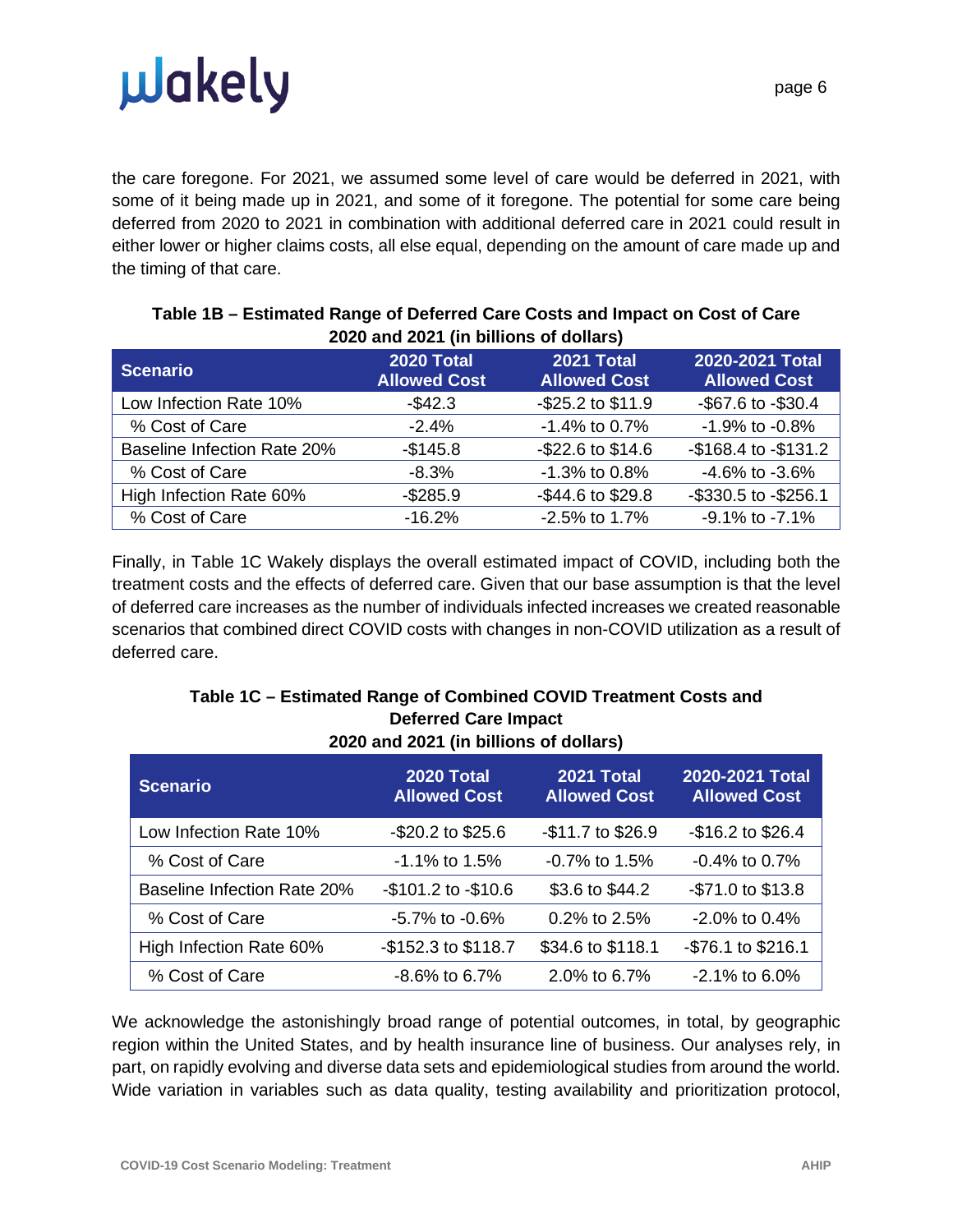demographics, smoking incidence, timing, and comprehensiveness of intervention measures (e.g. social distancing, lockdowns, etc.), reported hospitalization rates and lengths of stay, hospitalizations requiring intensive care unit ("ICU") services, health care system capacity and labor/supply constraints, the availability and efficacy of temporary health care facilities, and case fatality rates by country/region, to name a few, make it impractical to put forth precise cost projections over two years.

Importantly, our modeling was performed based on emerging data and information available to us as of May 10, 2020. Considering the extraordinary pace at which available data is evolving and changing, there is potential that analysis performed later could yield material updates to the scenario estimates detailed herein.

Recognizing all of the modeling challenges, we have compiled, for a wide range of assumed infection rates, estimates of the potential COVID-19-related treatment costs for U.S. private insurers operating in the Commercial, Medicare Advantage, and Medicaid Managed Care lines of business. Costs outside of these lines of business, such as traditional Medicare, stand-alone Part D Prescription Drug Plans, or other lines of business, have not been contemplated in our analysis. Our estimates may also be materially impacted by enrollment shifts across lines of business (e.g. Commercial to Medicaid). We have included sensitivity analyses to illustrate the potential impact of market migration.

To derive cost estimates within each tranche of cases, we compiled utilization and unit cost information from academic analysis as well as survey of a range of treatment cost profiles, including inpatient (IP), outpatient (OP), and other (professional, drug, etc.) costs. Cost estimates reflect allowed costs, which means that any enrollee cost-sharing, if applicable, is included in our estimates.

There are several potentially material variables that have not been explicitly modeled in our analysis. We have not explicitly adjusted cost projections for potential inpatient hospital bed capacity constraints. We assume that a higher volume of COVID related services will be incurred in 2020 and lower volume in 2021, distributing approximately 75% of the total services to 2020 and 25% to 2021. In the higher infection rate scenarios (60%), we acknowledge that the estimated inpatient case incidence figures may exceed local bed capacity (in total and ICU-specific), even after adjusting for emergency capacity expansion (e.g. field hospitals, re-purposing of non-ICU beds to ICU). We have also not modeled long term costs associated with individuals recovering from COVID infections. Finally, Wakely did not include costs for a vaccine, should one be available before the end of 2021.

Some scenarios demonstrate the possibility of lower than expected spending overall, particularly in 2020. Note that insurers providing commercial, Medicare or Medicaid coverage are all subject to medical loss ratio (MLR) requirements. Lower than expected spending in a plan year could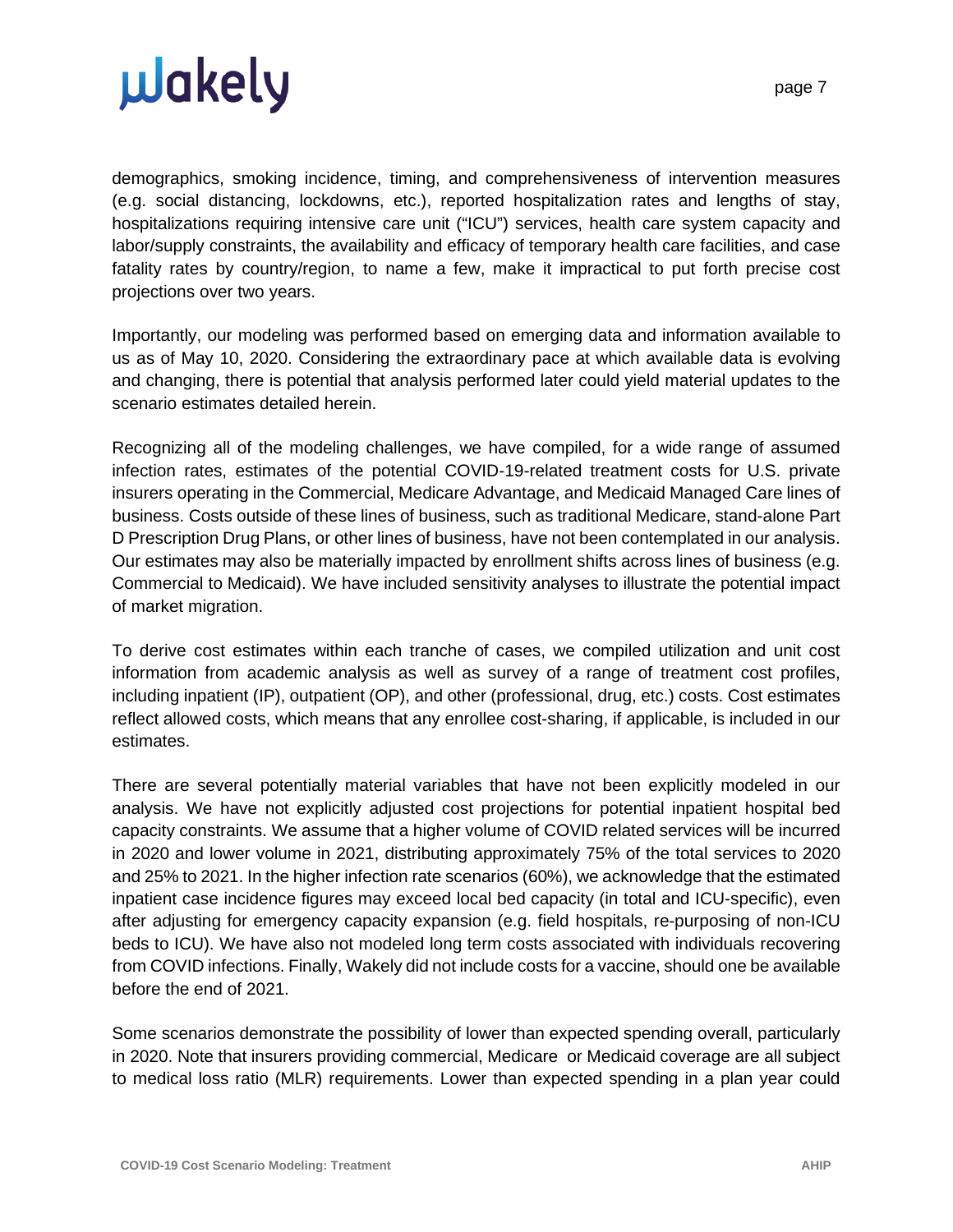trigger the requirement that insurers send all or a portion of the money saved due to deferred care back to enrollees in the form of rebates.

### <span id="page-7-0"></span>Results and Methodology

#### <span id="page-7-1"></span>**COVID-19 Treatment Costs**

The following discusses the various scenarios for potential treatment costs associated with COVID on Medicare Advantage organizations, Commercial insurers, and Medicaid MCOs for the 2020 and 2021 benefit years. As discussed, there is inherent and substantial uncertainty to these estimates.

The methodology used in the analysis focused on two drivers of the aggregate incremental cost associated with COVID treatment and diagnosis – (1) medical services utilization rate, given an assumed rate of infection, and (2) cost per medical service by major service category. The product of the two estimates produces aggregate cost for each line of business.

The starting population used in the analysis was sourced from figures published by KFF, CMS, Medicare Advantage enrollment reports, and projected to 2020 and 2021 benefit years using NHE estimates. A small adjustment was made to the number of Medicaid managed care enrollees to remove an estimated number of duals enrollee that would also be enrolled in Medicare Advantage plans, to avoid double-counting of these enrollees in both lines of business. Similarly, Medicare Supplement enrollment was removed from the Commercial data. A further adjustment was made to the enrollment estimates to trend them to 2020 and 2021, based on NHE estimates for those years.

Overall baseline costs were estimated using the National Health Expenditure data $6$  and the Medicare Trustee's report<sup>[7](#page-7-3)</sup>. Medicaid MCO costs were assumed to increase at the same rate as the overall Medicaid spending estimated by the NHE. A small adjustment was applied to Medicaid managed care enrollment to remove the estimated number of duals enrollees that would also be enrolled in Medicare Advantage plans, to avoid double-counting of these costs. Medicare Supplement costs were removed from the Commercial data. Overall costs were trended based on NHE estimates to 2020 and 2021.

The medical utilization rate was estimated for a subset of the enrolled population assumed to be infected with COVID using a broad range of assumed rates of infection - 10%, 20% to 60% of the population, with the 20% and 60% scenarios based on published epidemiological studies. [8](#page-7-4) The

<span id="page-7-2"></span><sup>6</sup> https://www.cms.gov/Research-Statistics-Data-and-Systems/Statistics-Trends-and-Reports/NationalHealthExpendData

<span id="page-7-3"></span><sup>7</sup> https://www.cms.gov/Research-Statistics-Data-and-Systems/Statistics-Trends-and-Reports/ReportsTrustFunds

<span id="page-7-4"></span><sup>8</sup> https://www.nytimes.com/interactive/2020/03/17/upshot/hospital-bed-shortages-coronavirus.html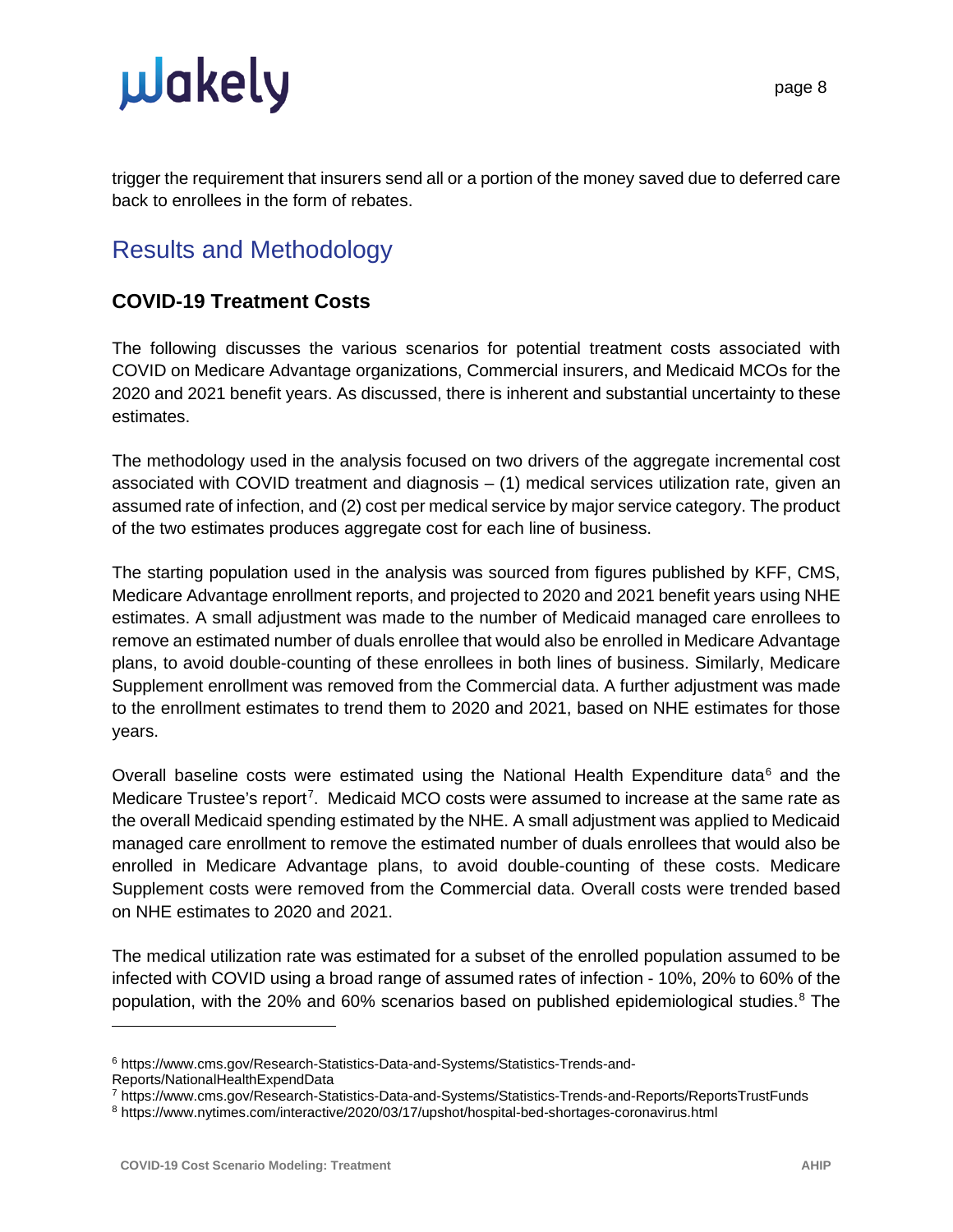page 9

assumed rate of infection was applied uniformly to all age categories. Given the rapidly evolving nature of the pandemic and data limitations, exposure to COVID-19 was assumed to be equally likely in any demographic cohort. In addition to the portion of members infected, utilization scenarios were developed based on how many infected members would have hospital and nonhospital services, and what year the utilization would occur.

The estimated rate of hospitalizations and the rate of ICU admissions by age group was based on several data sets. The overall rate of hospitalization was estimated using two sources, a low estimated of 1.[9](#page-8-0)%, based on analysis from Brookings<sup>9</sup>, and a high estimate based on work published by Verity et al of 5.5%.<sup>[10](#page-8-1)</sup> The Brookings analysis was based on New York data while the Verity et al analysis was based on data from China. There is significant levels of uncertainty as to what the true hospitalization rate is. First, there is uncertainty around the data, given limited testing and the ability for individuals with the disease to be properly captured (i.e., coded) in the data. Secondly, even if data is complete there is uncertainty if hospitalization patterns observed in New York or China can be generalized over the next two years. For example, there is uncertainty around practice patterns (i.e., propensity of individuals to be admitted to inpatient settings). There is also uncertainty surrounding individual behavior (i.e., propensity of individuals to go to providers if they contract COVID).

While we acknowledge that other estimates and ranges of hospitalization rates are possible we used the best estimates of both pieces to create a range of potential hospitalization rates. A midpoint of the two estimates was used for a medium hospitalization rate scenario. Separately, hospitalization rates by age group were estimated based on data released by the Centers for Disease Control and Prevention ("CDC").<sup>[11](#page-8-2) [12](#page-8-3)</sup> Finally, the hospitalization rate by line of business was altered to account for the higher number of health conditions, which are associated with an increased risk of hospitalization. Wakely increased the rate of hospitalizations for Medicaid and Medicare and decreased it for Commercial, holding constant demographics, in line with the adjustments made by Brookings.<sup>[13](#page-8-4)</sup> All of the factors were combined to arrive at the targeted overall hospitalization rate, which varied by age and line of business. This produced

<span id="page-8-1"></span><sup>10</sup> https://www.thelancet.com/journals/laninf/article/PIIS1473-3099(20)30243-7/fulltext

<span id="page-8-0"></span><sup>9</sup> https://www.brookings.edu/research/estimating-potential-spending-on-covid-19-care/

<span id="page-8-2"></span><sup>11</sup> Severe Outcomes Among Patients with Coronavirus Disease 2019 (COVID-19) — United States, February 12– March 16, 2020. MMWR Morb Mortal Wkly Rep. ePub: 18 March 2020.

DOI: http://dx.doi.org/10.15585/mmwr.mm6912e2external icon.

<span id="page-8-3"></span><sup>12</sup> https://www.cdc.gov/mmwr/volumes/69/wr/mm6915e3.htm?s\_cid=mm6915e3\_w

<span id="page-8-4"></span><sup>13</sup> https://www.brookings.edu/research/estimating-potential-spending-on-covid-19-care/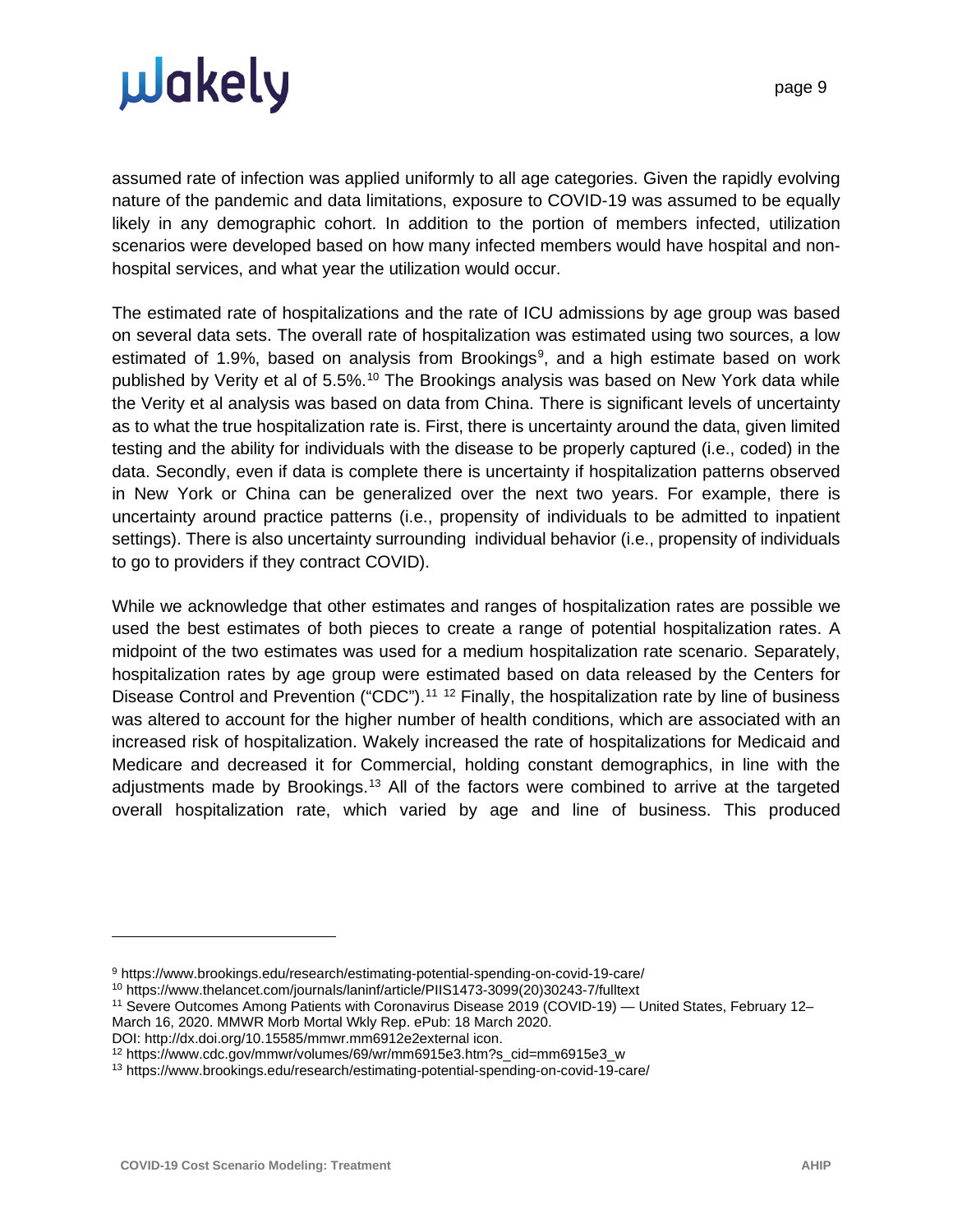hospitalization rates were significantly higher for Medicare and lowest for Commercial. The portion of hospitalizations that are in an ICU environment was derived from CDC data.[14](#page-9-0)

The number of utilizers of outpatient facility services was modeled as 60% of positive cases less than the number of hospitalized cases. The 60% estimate was based on published research that reported that a portion of COVID cases are asymptomatic as well as some individuals with mild or moderate symptoms who would not seek care<sup>[15](#page-9-1)</sup>

The estimated average cost per service was modeled using a survey of AHIP members collected on May 13. There were 21 respondents, representing 16% of Medicare Advantage enrollment, 42% of Commercial enrollment, and 34% of Medicaid MCO enrollment. Each respondent answered questions on the average cost of inpatient non-ICU, inpatient ICU, outpatient, and additional other costs for COVID treatment for each line of business. There was a range of answers from the survey results. Wakely weighted the cost of service by the frequency of the response to produce an average cost for each service, by line of business. Tables 2A and 2B present the range of utilization and cost per utilizer assumptions by line of business for the various scenarios.

| <b>Medicare</b><br><b>Advantage</b> | <b>Commercial</b><br>(Group + Non-<br>Group) | <b>Medicaid MCO</b> |
|-------------------------------------|----------------------------------------------|---------------------|
| 24,480,000                          | 176,695,000                                  | 54,180,000          |
| 2,430,000                           | 17,660,000                                   | 5,400,000           |
|                                     |                                              |                     |
| 140,000                             | 220,000                                      | 120,000             |
| 90,000                              | 150,000                                      | 90,000              |
| 50,000                              | 70,000                                       | 30,000              |
| 1,030,000                           | 9,960,000                                    | 2,890,000           |
| 1,460,000                           | 10,590,000                                   | 3,240,000           |
|                                     |                                              |                     |
|                                     |                                              |                     |
| \$10,000                            | \$20,000                                     | \$8,000             |
| \$30,000                            | \$61,000                                     | \$30,000            |
|                                     |                                              |                     |

#### **Table 2A – Utilization and Cost per Utilizer: Low Assumption Scenarios 2020 and 2021 Combined**

DOI: http://dx.doi.org/10.15585/mmwr.mm6912e2external icon.

<span id="page-9-0"></span><sup>14</sup> Severe Outcomes Among Patients with Coronavirus Disease 2019 (COVID-19) — United States, February 12– March 16, 2020. MMWR Morb Mortal Wkly Rep. ePub: 18 March 2020.

<span id="page-9-1"></span><sup>&</sup>lt;sup>15</sup> There remains large levels of uncertainty on the true percent of infection individuals that remain asymptomatic. For purposes of this paper we relied on https://www.nejm.org/doi/full/10.1056/NEJMoa2006100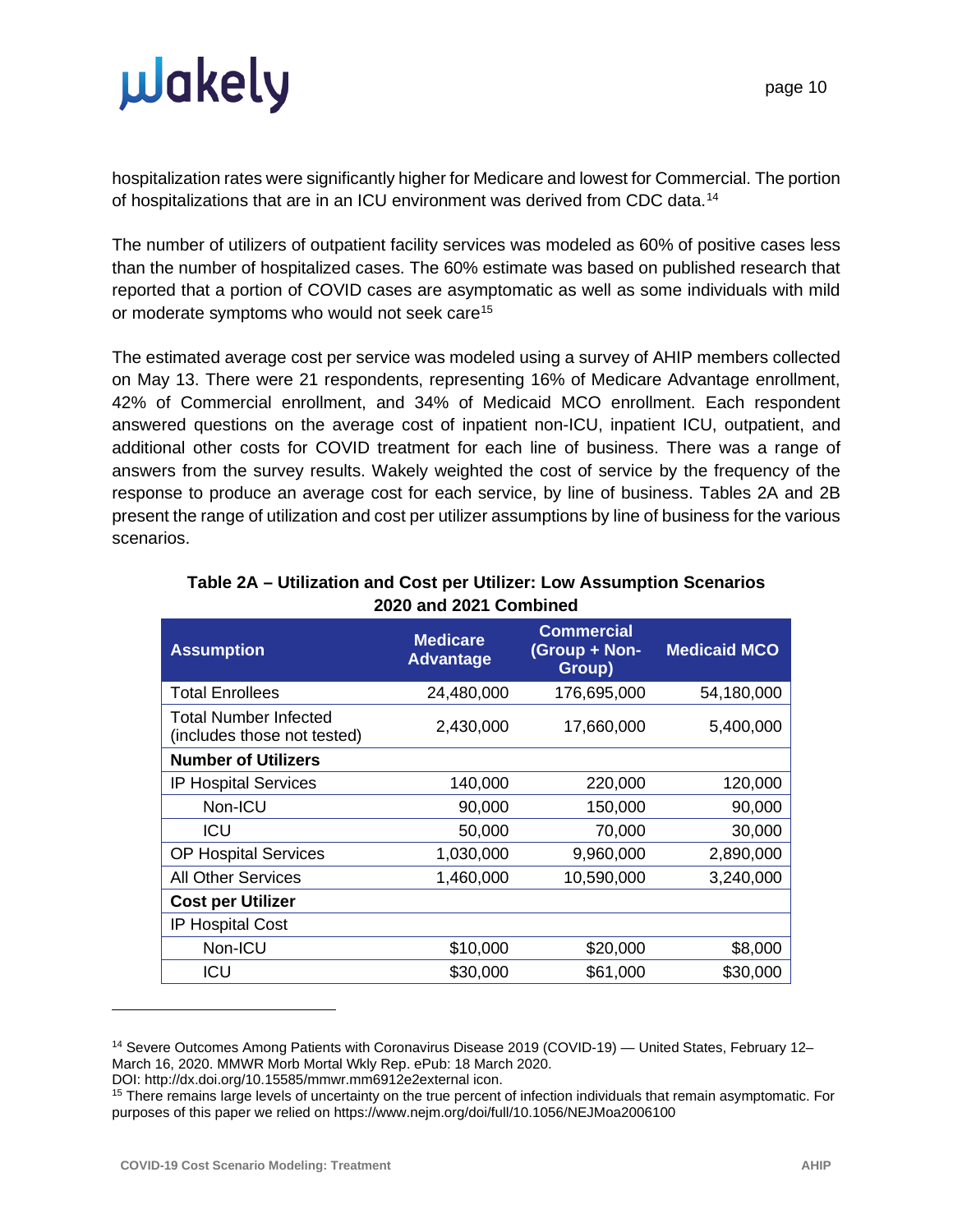# **u**dkely

| <b>Assumption</b>         | <b>Medicare</b><br><b>Advantage</b> | <b>Commercial</b><br>(Group + Non-<br>Group) | <b>Medicaid MCO</b> |
|---------------------------|-------------------------------------|----------------------------------------------|---------------------|
| <b>OP Hospital Cost</b>   | \$600                               | \$1,000                                      | \$300               |
| <b>All Other Services</b> | \$300                               | \$500                                        | \$200               |

#### **Table 2B – Utilization and Cost per Utilizer: High Assumption Scenarios 2020 and 2021 Combined**

| <b>Assumption</b>                                    | <b>Medicare</b><br><b>Advantage</b> | <b>Commercial</b><br>(Group + Non-<br>Group) | <b>Medicaid MCO</b> |
|------------------------------------------------------|-------------------------------------|----------------------------------------------|---------------------|
| <b>Total Enrollees</b>                               | 24,480,000                          | 176,695,000                                  | 54,180,000          |
| Total Number Infected<br>(includes those not tested) | 14,590,000                          | 105,920,000                                  | 32,400,000          |
| <b>Number of Utilizers</b>                           |                                     |                                              |                     |
| <b>IP Hospital Services</b>                          | 2,590,000                           | 3,780,000                                    | 2,100,000           |
| Non-ICU                                              | 1,640,000                           | 2,670,000                                    | 1,510,000           |
| ICU                                                  | 950,000                             | 1,110,000                                    | 590,000             |
| <b>OP Hospital Services</b>                          | 7,870,000                           | 62,240,000                                   | 18,730,000          |
| <b>All Other Services</b>                            | 8,750,000                           | 63,560,000                                   | 19,450,000          |
| <b>Cost per Utilizer</b>                             |                                     |                                              |                     |
| <b>IP Hospital Cost</b>                              |                                     |                                              |                     |
| Non-ICU                                              | \$20,000                            | \$30,000                                     | \$15,000            |
| ICU                                                  | \$51,000                            | \$101,000                                    | \$50,000            |
| OP Hospital Cost                                     | \$1,000                             | \$2,050                                      | \$700               |
| <b>All Other Services</b>                            | \$700                               | \$1,000                                      | \$500               |

Included in the various scenarios is a "baseline" estimate. Table 3 presents a summary of key population and utilization assumptions by line of business for the baseline scenario (20% infection rate with medium hospitalization rate estimate) including the assumed number of enrollees assumed to be infected, the portion of the infected enrollees assumed to be seeking care, and key utilization and cost per utilizer assumptions by line of business for the baseline scenario including the expected number of enrollees hospitalized (split between ICU and non-ICU hospitalization), number of enrollees seeking outpatient hospital services, and other covered services.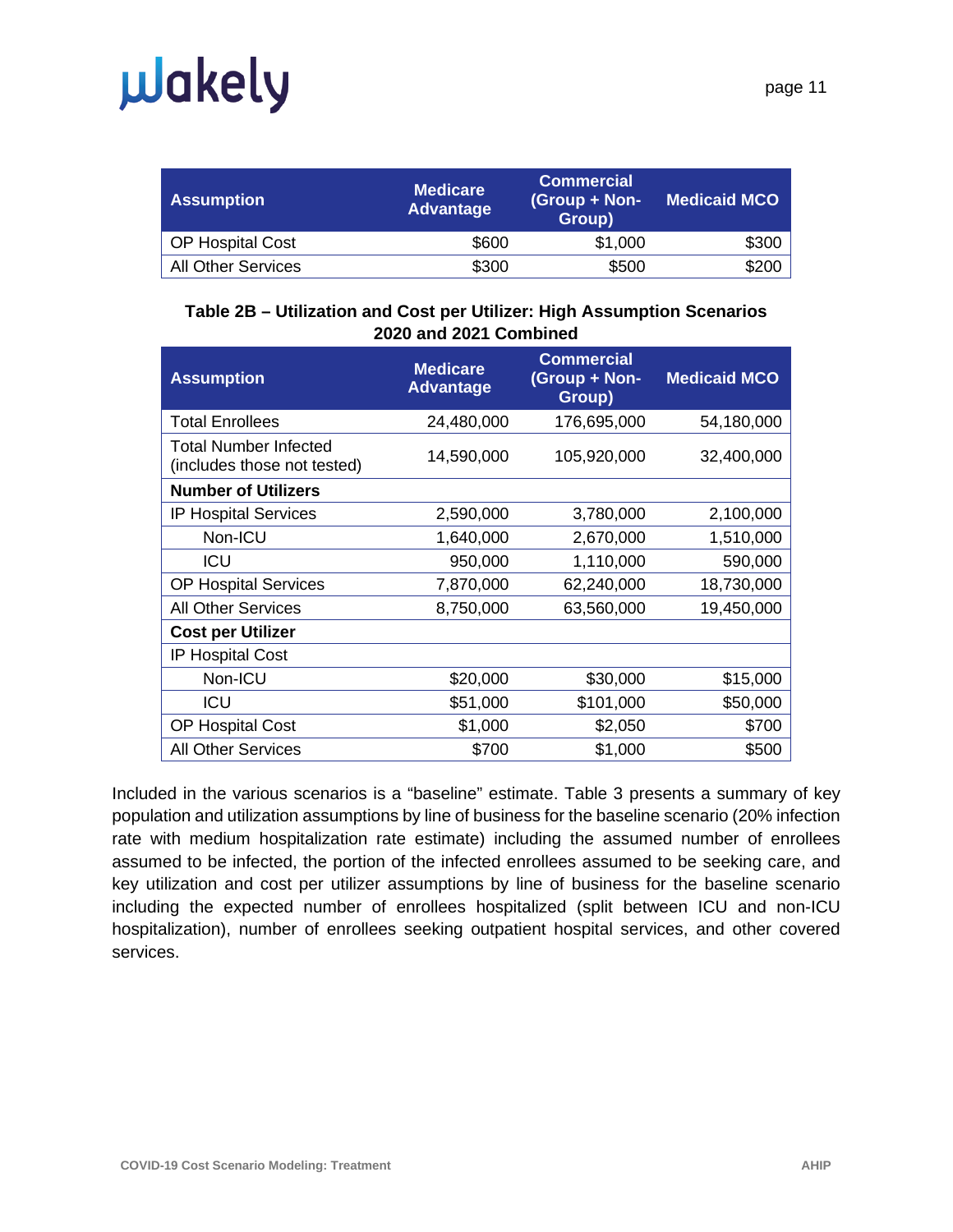| page |
|------|
|------|

| <b>Assumption</b>                                           | <b>Medicare</b><br><b>Advantage</b> | <b>Commercial</b><br>(Group +<br><b>Non-Group)</b> | <b>Medicaid</b><br><b>MCO</b> | <b>Total</b> |
|-------------------------------------------------------------|-------------------------------------|----------------------------------------------------|-------------------------------|--------------|
| <b>Total enrollees</b>                                      | 24,480,000                          | 176,695,000                                        | 54,180,000                    | 255,355,000  |
| <b>Total Number Infected</b><br>(includes those not tested) | 4,860,000                           | 35,310,000                                         | 10,800,000                    | 50,970,000   |
| <b>Number of Utilizers</b>                                  |                                     |                                                    |                               |              |
| <b>IP Hospital Services</b>                                 | 570,000                             | 850,000                                            | 480,000                       | 1,900,000    |
| Non-ICU                                                     | 360,000                             | 600,000                                            | 350,000                       | 1,310,000    |
| <b>ICU</b>                                                  | 210,000                             | 250,000                                            | 130,000                       | 590,000      |
| <b>OP Hospital Services</b>                                 | 2,340,000                           | 20,340,000                                         | 6,010,000                     | 28,690,000   |
| <b>All Other Services</b>                                   | 2,920,000                           | 21,190,000                                         | 6,490,000                     | 30,600,000   |
| <b>Cost per Utilizer</b>                                    |                                     |                                                    |                               |              |
| <b>IP Hospital Cost</b>                                     |                                     |                                                    |                               |              |
| Non-ICU                                                     | \$15,000                            | \$25,000                                           | \$10,000                      | \$18,000     |
| <b>ICU</b>                                                  | \$40,000                            | \$81,000                                           | \$40,000                      | \$57,000     |
| <b>OP Hospital Cost</b>                                     | \$1,000                             | \$1,500                                            | \$500                         | \$1,250      |
| <b>All Other Services</b>                                   | \$500                               | \$750                                              | \$250                         | \$600        |

#### **Table 3 – Utilization and Cost per Utilizer: Baseline 20% Infection Rate Scenario 2020 and 2021**

The baseline scenario produces treatment costs of \$113.5 billion over the two-year period, of which \$17.9, \$82.3, and \$13.4 relate to Medicare, Commercial, and Medicaid, respectively.

#### <span id="page-11-0"></span>**Sensitivity Testing – Rate of Infection**

Tables 4A-C present summary of aggregate allowed costs by line of business and major service category for each selected infection rate scenario (10/20/60%). The range was selected to represent a range of potential disease incidence from a number of published studies and research, which ranged anywhere from 20% to 80%.<sup>[16](#page-11-1)</sup> This range is meant to be representative of plausible future scenarios with higher and lower success rates of the infection mitigation mechanisms that are currently being put in place (i.e., social distancing, stay-at-home orders, availability of personal protective equipment to health care workers, etc.). The range includes, for

<span id="page-11-1"></span><sup>&</sup>lt;sup>16</sup> Ferguson, N et al. Report 9: Impact of non-pharmaceutical interventions (NPIs) to reduce COVID19 mortality and healthcare demand. DOI: https://doi.org/10.25561/77482. 16-Mar-2020. Medical Research Council (MRC). Kissler S.M. et al. Projecting the transmission dynamics of SARS-CoV-2 through the post-pandemic Period. 04-Mar-2020. Department of Epidemiology, Harvard. T.H. Chan School of Public Health, Boston, MA, USA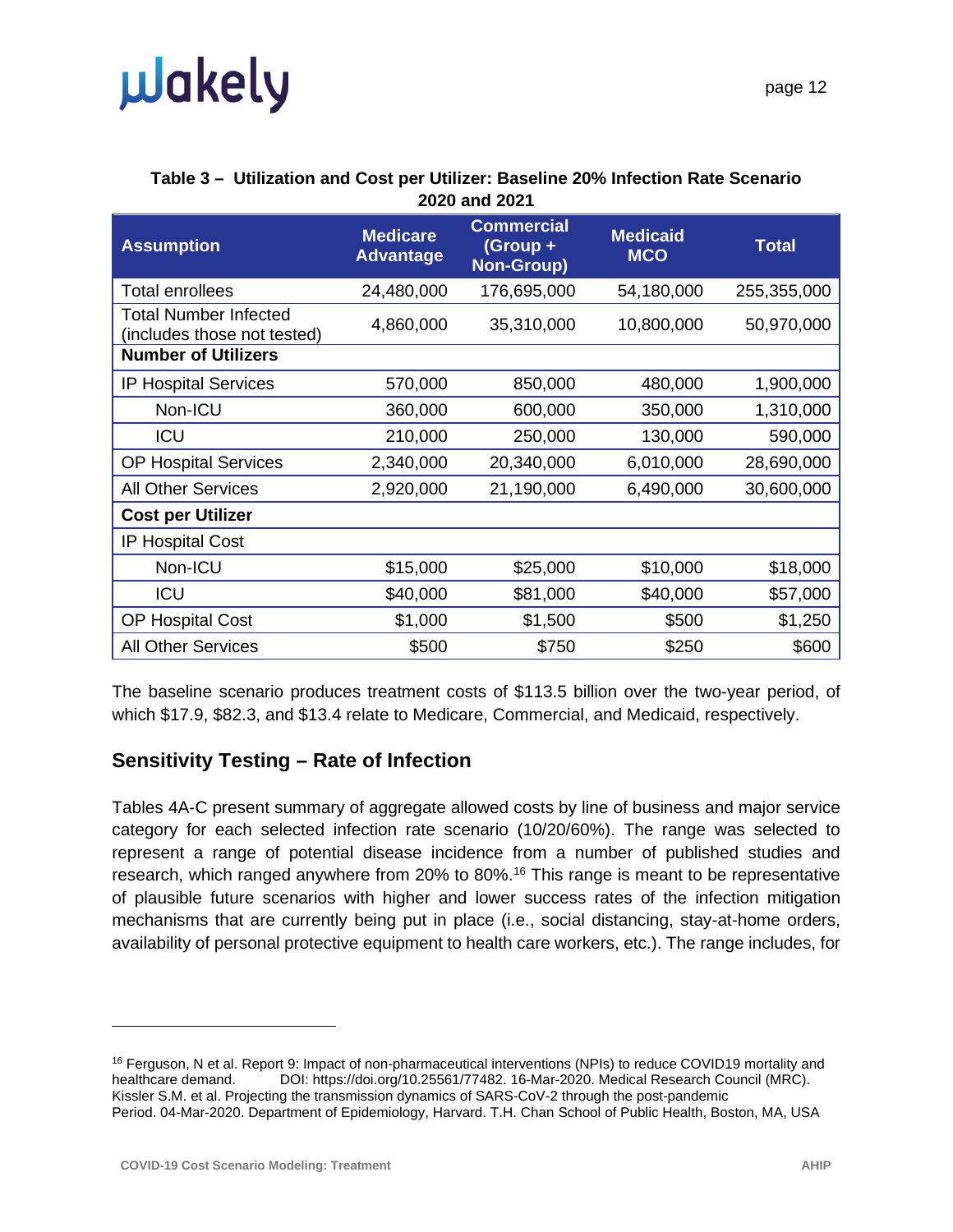# **Juakely**

each infection scenario, a range of hospitalization rates and a range of potential unit costs derived from the AHIP survey. The result is an overall range of costs per infection rate scenario.

#### **Service Category Medicare Advantage Commercial (Group + Non-Group) Medicaid MCO Total** IP Hospital Services \$2.4 to \$13.6 \$7.3 to \$32.6 \$1.6 to \$9.3 \$11.4 to \$55.4 OP Hospital Services  $$0.6$  to \$1.3 \$10.1 to \$21.0 \$0.9 to \$2.2 \$11.6 to \$24.5 All Other Services  $$0.4$  to \$1.0  $$5.3$  to \$10.7  $$0.6$  to \$1.6  $$6.4$  to \$13.4 **Total \$3.7 to \$15.7 \$23.1 to \$63.5 \$3.2 to \$12.9 \$30.0 to \$92.0 % Cost of Care 0.6% to 2.5% 0.9% to 2.6% 0.6% to 2.3% 0.8% to 2.5%**

#### **Table 4A –Total Treatment Costs by Line of Business: 10% Infection Rate Scenario 2020 and 2021 (allowed costs in billions of dollars)**

**Table 4B – Total Treatment Costs by Line of Business: Baseline 20% Infection Rate Scenario**

| 2020 and 2021 (allowed costs in billions of dollars) |  |  |  |  |  |
|------------------------------------------------------|--|--|--|--|--|
|------------------------------------------------------|--|--|--|--|--|

| <b>Service Category</b>     | <b>Medicare</b><br><b>Advantage</b> | <b>Commercial</b><br>(Group + Non-<br>Group) | <b>Medicaid</b><br><b>MCO</b> | <b>Total</b>      |
|-----------------------------|-------------------------------------|----------------------------------------------|-------------------------------|-------------------|
| IP Hospital Services        | \$5.3 to \$26.9                     | \$14.2 to \$64.4                             | \$3.5 to \$17.7               | \$22.9 to \$109.0 |
| <b>OP Hospital Services</b> | \$1.3 to \$2.7                      | \$20.2 to \$42.0                             | \$1.7 to \$4.4                | \$23.2 to \$49.0  |
| <b>All Other Services</b>   | \$0.9 to \$2.1                      | \$10.6 to \$21.5                             | \$1.3 to \$3.2                | \$12.8 to \$26.8  |
| <b>Total</b>                | \$7.8 to \$31.0                     | \$45.8 to \$126.2                            | \$6.6 to \$25.0               | \$60.2 to \$182.2 |
| % Cost of Care              | 1.3% to 5.0%                        | 1.9% to 5.2%                                 | 1.2% to $4.4%$                | 1.7% to 5.0%      |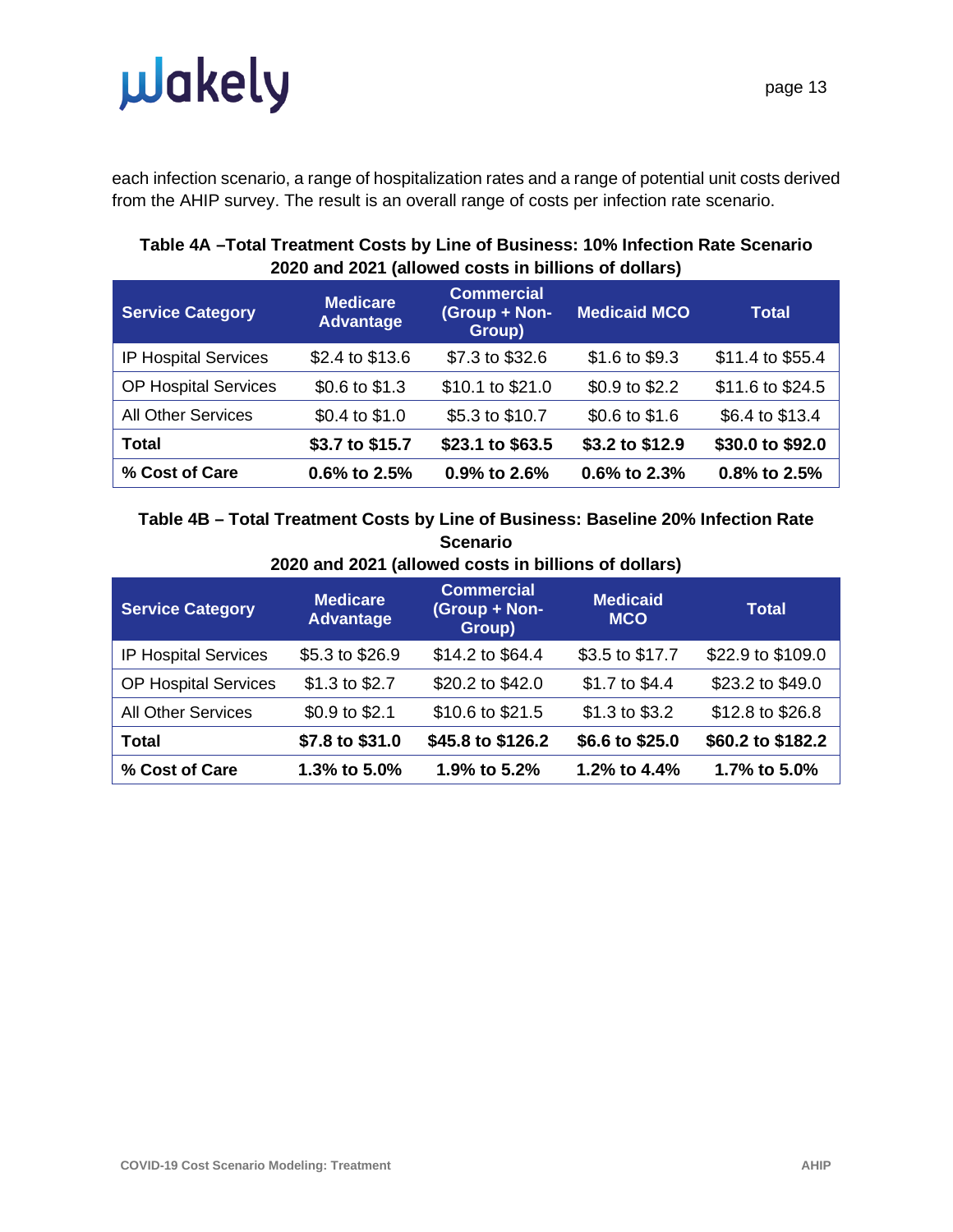#### **Table 4C – Total Treatment Costs by Line of Business: 60% Infection Rate Scenario 2020 and 2021 (allowed costs in billions of dollars)**

| <b>Service Category</b>     | <b>Medicare</b><br><b>Advantage</b> | <b>Commercial</b><br>(Group + Non-<br>Group) | <b>Medicaid MCO</b> | <b>Total</b>       |
|-----------------------------|-------------------------------------|----------------------------------------------|---------------------|--------------------|
| <b>IP Hospital Services</b> | \$15.8 to \$81.4                    | \$42.3 to \$193.2                            | \$10.2 to \$52.3    | \$68.3 to \$326.9  |
| <b>OP Hospital Services</b> | \$3.8 to \$8.0                      | \$60.5 to \$126.0                            | \$5.2 to \$13.1     | \$69.5 to \$147.1  |
| <b>All Other Services</b>   | \$2.6 to \$6.2                      | \$31.8 to \$64.4                             | \$3.9 to \$9.7      | \$38.3 to \$80.3   |
| Total                       | \$23.2 to \$93.9                    | \$137.1 to \$378.6                           | \$19.7 to \$74.2    | \$180.0 to \$546.6 |
| % Cost of Care              | 3.8% to 15.3%                       | 5.6% to 15.5%                                | 3.5% to 13.1%       | $5.0\%$ to 15.1%   |

The estimated range of potential costs was from \$30.0 to \$546.6 billion over the two-year time period. Table 5 presents the estimated range of total allowed costs in 2020, 2021, and over the two years combined by infection rate scenario. We assumed that a higher volume of COVID related services would be incurred in 2020 and lower volume in 2021, as the virus footprint is reduced through infection mitigation mechanisms already in place in many states. Hence, we distributed 75% of the total services to 2020 and 25% to 2021. As a result, particularly in the higher infection rate scenarios, the inpatient ICU hospital bed day capacity<sup>[17](#page-13-0)</sup> may be reached, but we have not dampened cost estimates for this phenomenon.

#### **Table 5 – Estimated Range of Total COVID Associated Treatment Costs 2020 and 2021 (in billions of dollars)**

| <b>Scenario</b>                    | <b>2020 Total</b><br><b>Allowed Cost</b> | <b>2021 Total</b><br><b>Allowed Cost</b> | 2020-2021 Total<br><b>Allowed Cost</b> |
|------------------------------------|------------------------------------------|------------------------------------------|----------------------------------------|
| Low Infection Rate 10%             | \$22.1 to \$67.9                         | \$7.9 to \$24.2                          | \$30.0 to \$92.0                       |
| % Cost of Care                     | 1.3% to 3.9%                             | 0.4% to 1.3%                             | 0.8% to $2.5%$                         |
| <b>Baseline Infection Rate 20%</b> | \$44.6 to \$135.2                        | \$15.6 to \$47.0                         | \$60.2 to \$182.2                      |
| % Cost of Care                     | 2.5% to 7.7%                             | $0.8\%$ to 2.5%                          | 1.7% to 5.0%                           |
| High Infection Rate 60%            | \$133.6 to \$404.6                       | \$46.5 to \$142.1                        | \$180.0 to \$546.6                     |
| % Cost of Care                     | 7.6% to 23.0%                            | 2.5% to 7.6%                             | 5.0% to 15.1%                          |

<span id="page-13-0"></span><sup>17</sup> American Hospital Association Fast Facts (2018). ttps://www.aha.org/statistics/fast-facts-us-hospitals. Total inpatient hospital beds in the U.S. was 924,107. In calculating the hospital bed utilization in each scenario, we assumed 4 days per non ICU admission and 14 days per ICU admission based on 50<sup>th</sup> and 90<sup>th</sup> percentiles of length of stay in the IBM's MarketScan database, respectively.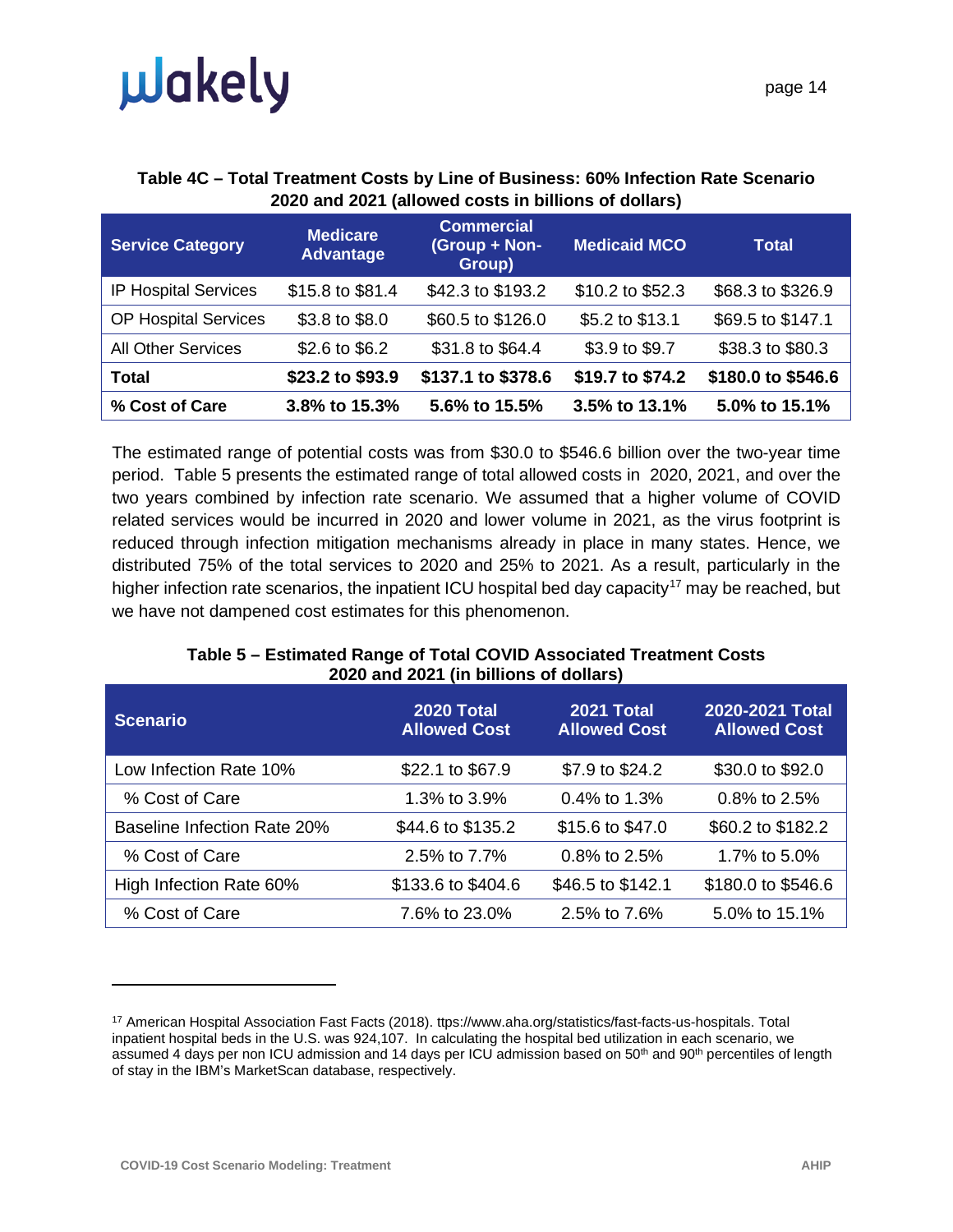#### <span id="page-14-0"></span>**Enrollee Cost Sharing**

For the target services with diagnoses most closely related to COVID-19, we have summarized average enrollee cost-sharing per service by service category from the two claim databases' historical experience. We assumed zero cost-sharing for Medicaid MCO enrollees, assuming that most states take up extra FMAP funding as stipulated in the Families First bill<sup>[18](#page-14-2)</sup>. Based on historical COVID-like claims, we estimated the enrollee cost-sharing portion to be around 10% of annual allowed costs for Medicare Advantage and Commercial and 0% for Medicaid. The range of potential enrollee cost-sharing across all scenarios was between \$2.8 and \$48.6 billion dollars. Table 6 presents this information by scenario.

#### **Table 6 – Estimated Range of Total COVID Treatment Costs and Enrollee Cost Sharing 2020 and 2021 (in billions of dollars)**

| <b>Scenario</b>                    | 2020-2021 Total<br><b>Allowed Costs</b> | 2020-2021 Total<br><b>Enrollee Cost Sharing</b> |
|------------------------------------|-----------------------------------------|-------------------------------------------------|
| Low Infection Rate 10%             | \$30.0 to \$92.0                        | \$2.8 to \$8.1                                  |
| <b>Baseline Infection Rate 20%</b> | \$60.2 to \$182.2                       | \$5.6 to \$16.2                                 |
| High Infection Rate 60%            | \$180.0 to \$546.6                      | \$16.6 to \$48.6                                |

### <span id="page-14-1"></span>**Additional Scenario Testing**

In addition to the main findings, Wakely conducted sensitivity analyses on two issues: market migration and shifts in the timing of the infections between 2020 and 2021. Since the COVID pandemic began, tens of millions of Americans have filed for unemployment. If unemployment levels remain elevated, millions of Americans with employer-sponsored insurance could migrate to other forms of coverage or become uninsured. To illustrate how this could impact overall spending Wakely relied on recent analysis by the Urban Institute<sup>[19](#page-14-3)</sup> on how the economic downturn could impact spending. Using Urban's 20% unemployment scenario, Wakely shifted individuals from Commercial insurance to Medicaid and uninsured status. The result of this was a decrease of almost 5% of spending to the baseline scenario with no change to Medicare Advantage, a more than 10% decrease to Commercial, and a more than 20% increase to Medicaid. However, this assumes that individuals with Commercial insurance who migrate to Medicaid have a morbidity profile of those currently in Medicaid. It is likely that individuals migrating for employer sponsored insurance are healthier than those currently in Medicaid. Consequently, the previous estimate is likely an overestimate in regards to Medicaid costs. If we were not to apply a morbidity adjustment for those newly enrolled in Medicaid (i.e., assume they have average health) overall spending

<span id="page-14-2"></span><sup>18</sup> https://ccf.georgetown.edu/wp-content/uploads/2020/03/Families-First-Final-3.25.pdf

<span id="page-14-3"></span><sup>19</sup> https://www.urban.org/research/publication/how-covid-19-recession-could-affect-health-insurance-coverage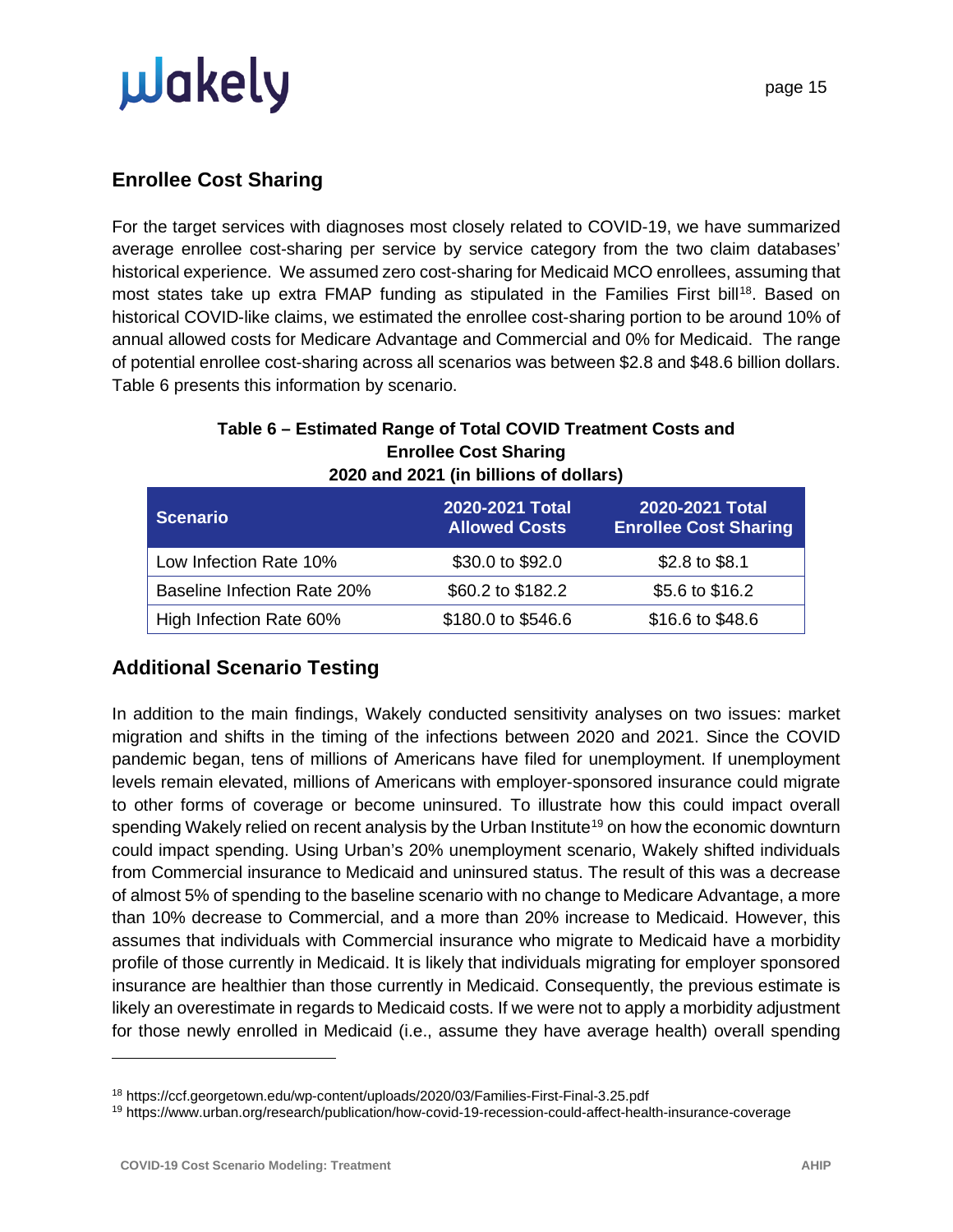would likely decrease an additional 2% or more. While further analysis would be needed to fully account for demographic and morbidity shifts, the overall impact of shifting individuals out of Commercial insurance to other forms of coverage (or uninsured) should directionally reduce overall spending for private insurers.

Another key sensitivity test was the proportion of cases that occur in 2020 relative to 2021. The exact number of cases per year is extremely difficult to estimate. Factors ranging from the legal imposition of social distancing, individual behavior around social distancing, weather patterns, and other factors make precise estimates of the timing of infection rates very difficult to estimate. As an illustrative example, shifting the proportion of individuals who are infected to 2021, such that the two years have an equal number of cases (50%/50%) would result in 2021 costs roughly doubling (with a commensurate decrease in 2020 costs), although overall two year costs do not change dramatically. As will be discussed later, it is likely that deferred care may also increase in 2021 as a result.

Finally, there is a range of potential costs that Wakely did not include. Most notably there is the potential for a vaccine to be ready and distributed at some point during the 2021 benefit year. While the costs of the vaccine are unknown, the costs could be significant. For example, if a cost per inoculation is \$100 and then if a large portion of (40% to 80%) of the population gets vaccinated in 2021, this alone would add over \$10 to \$20 billion to the total cost estimate. We also did not include any long term costs associated with those recovering from COVID. Recent news articles<sup>[20](#page-15-1)</sup> note that there may be long term effects to individuals who were infected by COVID. To the extent to which individuals infected by COVID need long term treatment, costs would be directionally higher than what is estimated in the above tables. Finally, we did not include testing costs beyond what is assumed for COVID treatment. The extent to which testing, for example for public health or return to work reasons, is beyond pure infection scenarios, the costs, if born by insurers, would be an underestimate.

#### <span id="page-15-0"></span>**Deferred Care**

Due to various "lockdown" directives, changes in individuals behavior, as well as directives to delay elective and non-emergency procedures, a material portion of non-COVID-19 related services has been and will likely be delayed in 2020 and 2021. We acknowledge that a portion of these deferred services may remain foregone throughout 2020 and 2021. On the other hand,

<span id="page-15-1"></span><sup>20</sup> https://www.washingtonpost.com/health/coronavirus-destroys-lungs-but-doctors-are-finding-its-damage-in-kidneyshearts-and-elsewhere/2020/04/14/7ff71ee0-7db1-11ea-a3ee-13e1ae0a3571\_story.html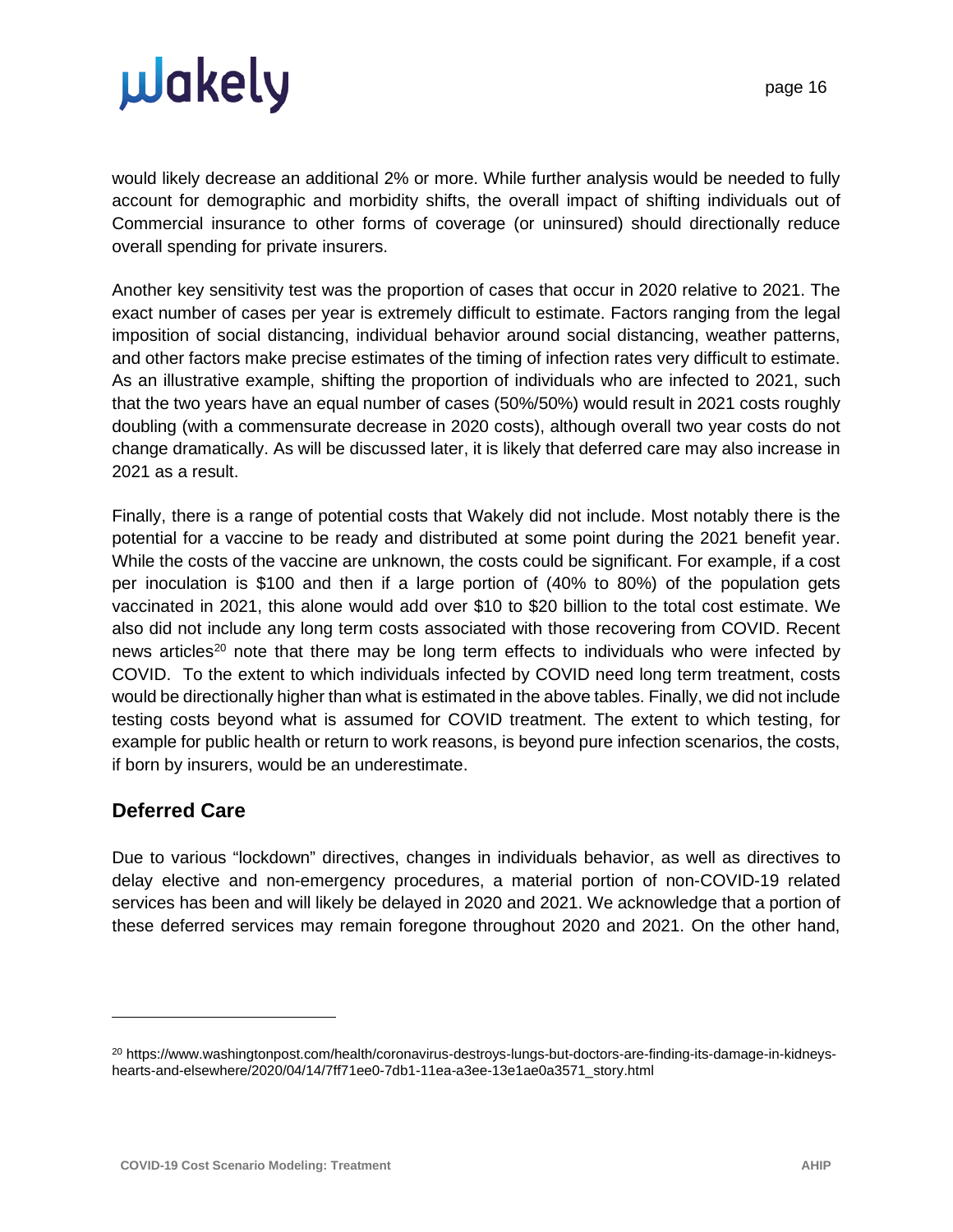delayed services could lead to adverse and costly events associated with the absence of preventive care and poor management of chronic conditions.

To estimate the impact of deferred (and foregone) care on non-COVID claims cost, Wakely relied on survey data from AHIP members on their expectations on the amount of deferred care for 2020 and 2021, the amount of 2020 deferred care that could be made up in each of 2020 and 2021, and the amount of deferred care in 2020 that is ultimately not rescheduled.<sup>[21](#page-16-0)</sup> Wakely assumed that the amount of deferred care and the amount of deferred care that is ultimately made up would be inversely correlated. In other words, the greater the level of deferred care, the less likely all of it would be made up both in 2020 and 2021. Secondly, Wakely assumed that the level of deferred care was positively correlated with the infection rate. In other words, the greater the spread of the virus, the greater the amount of deferred care. Finally, the deferred care assumptions were not assumed to vary by line of business. The result was the following estimates for 2020 deferred care.

| <b>Scenario</b>                    | 2020<br><b>Percent of</b><br><b>Costs</b><br><b>Deferred</b> | <b>Portion of</b><br><b>Deferred</b><br>Care<br><b>Foregone</b> | <b>Portion of</b><br><b>Deferred</b><br><b>Care Made</b><br><b>Up in 2020</b> | <b>Portion of</b><br><b>Deferred</b><br><b>Care Made</b><br><b>Up in 2021</b> |
|------------------------------------|--------------------------------------------------------------|-----------------------------------------------------------------|-------------------------------------------------------------------------------|-------------------------------------------------------------------------------|
| Low Infection Rate 10%             | 5%                                                           | 35%                                                             | 52%                                                                           | 13%                                                                           |
| <b>Baseline Infection Rate 20%</b> | 10%                                                          | 45%                                                             | 33%                                                                           | 22%                                                                           |
| High Infection Rate 60%            | <b>20%</b>                                                   | 55%                                                             | 18%                                                                           | 27%                                                                           |

#### **Table 7 – Deferred Care Assumptions for 2020**

<span id="page-16-0"></span>In addition to 2020 deferred care, additional deferred care assumptions were made for 2021. There may be additional deferred care in 2021 for a variety of reasons, including another "lockdown", fear of getting services, limits on supplies of protective equipment, etc. Secondly, we assumed that there would be some additional cost in 2021 due to increased acuity as a result of delayed care in 2020 (i.e., enrollees untreated chronic conditions getting worse due to lack of care). Finally, we assumed, particularly for higher infection rate scenarios, that there may be limited capacity to make up care in 2021 due to need to meet the needs of making up deferred care from 2020 and additional deferred care in 2021. For the 10%, 20%, and 60% infection rate scenarios, the impact of 2021 deferred care in 2021 (what is deferred and not made up in 2021) was estimated to be 0% to 2%, 2% to 4%, and 4% to 8%, respectively. These assumptions are based on the expectation that most of the COVID infections occur in 2020 so making up care in 2021 will first go to 2020 deferred care. As a result, it will be harder to make up 2021 deferred care in 2021. Any deferred care that is made up in 2022 is outside the scope of this analysis.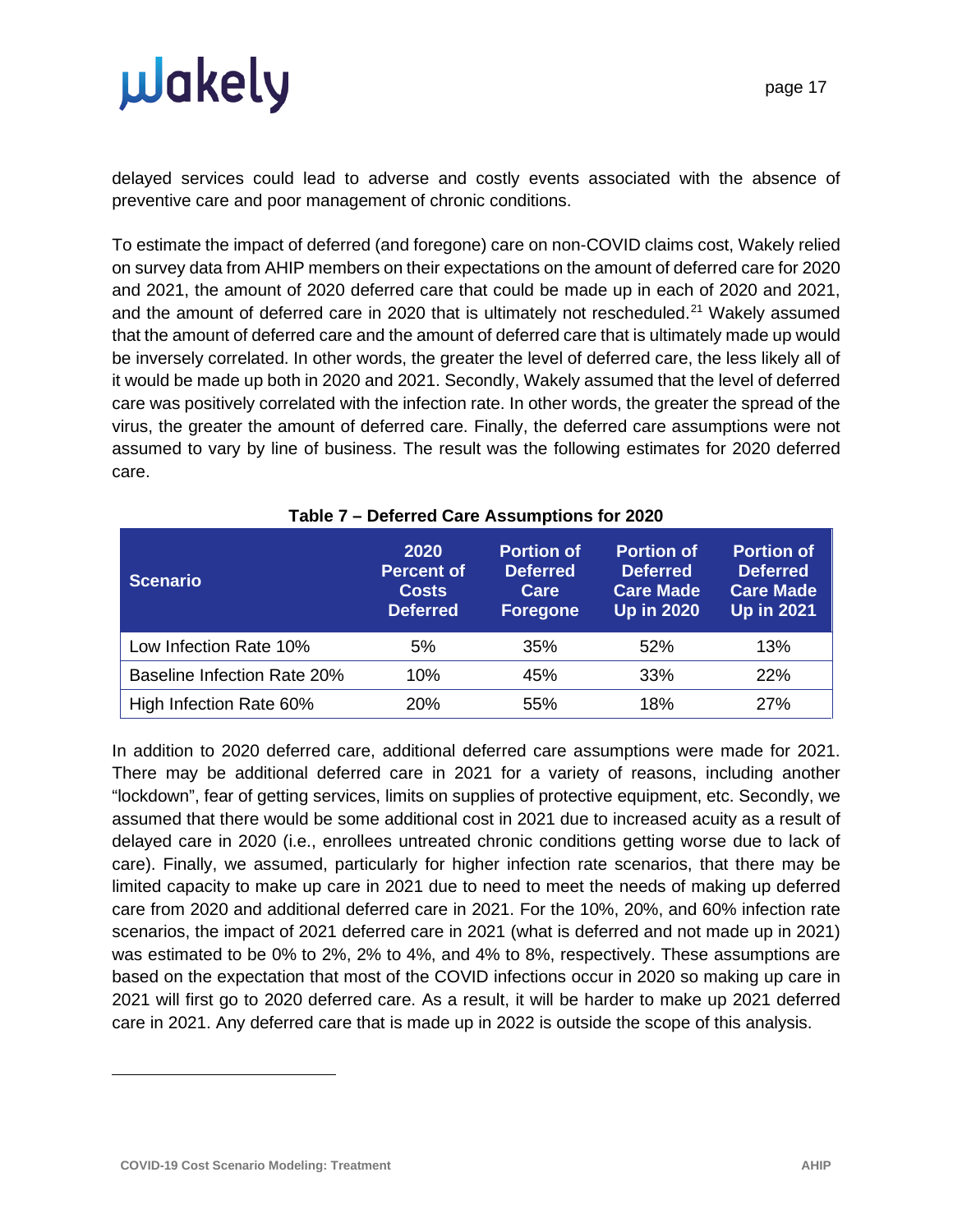

Based on these assumptions, the Table 8 below summarizes the impact of deferred care for the lowest and highest overall impacts. As noted, additional scenarios were developed, specific to each infection assumption, where the impact may vary overall and by year.

| <b>Scenario</b> | 2020 Total<br><b>Allowed Cost</b> | 2021 Total<br><b>Allowed Cost</b> | 2020-2021 Total<br>of Allowed Cost |  |  |  |
|-----------------|-----------------------------------|-----------------------------------|------------------------------------|--|--|--|
| Low Impact      | $-$42.3$                          | \$11.9                            | $-$30.4$                           |  |  |  |
| % Cost of Care  | $-2.4%$                           | 0.7%                              | $-0.8%$                            |  |  |  |
| High Impact     | $-$285.9$                         | $-$44.6$                          | $-$330.5$                          |  |  |  |
| % Cost of Care  | $-16.2%$                          | $-2.5%$                           | $-9.1%$                            |  |  |  |

#### **Table 8 – Estimated Range of Deferred Care Costs Due to COVID 2020 and 2021 (in billions of dollars)**

The deferred care impacts were then combined with the cost of COVID treatment to estimate a combined cost and impact on the total cost of care, shown previously in Table 1C.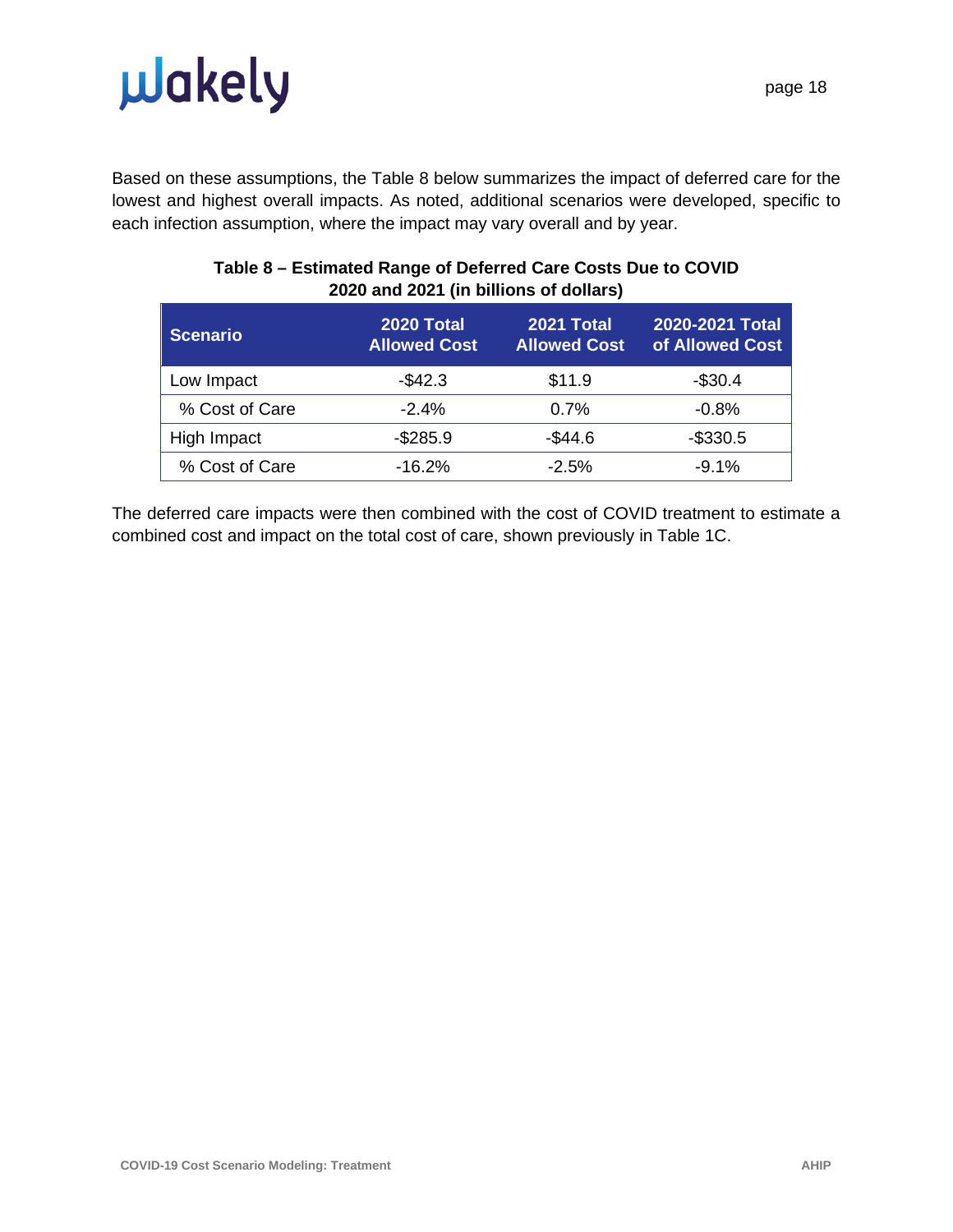### <span id="page-18-0"></span>Appendix A: Reliances and Limitations

Wakely relied significantly on the survey data for unit cost assumptions. AHIP surveyed their members and received 21 responses, representing 16% of Medicare Advantage enrollment, 42% of Commercial enrollment, and 34% of Medicaid MCO enrollment. Each respondent answered questions on the average cost of inpatient non-ICU, inpatient ICU, outpatient, and additional other costs for COVID treatment for each line of business. Despite a fairly even representation of respondents in various geographic regions, the estimated costs were relatively clustered. However, credible COVID data is still emerging. To the extent that actual costs are ultimately significantly different from what was provided in the survey and used in the analyses, the results of this analysis on COVID treatment will also vary.

Wakely also relied on the following public data sources to inform the assumptions used in the analyses:

- KFF (enrollment figures by line of business)
- CDC (rates of hospitalization and deaths)
- CMS Medicare Advantage enrollment reports
- Rate of Infection (as noted in references)
- Rate of hospitalizations (as noted in references)
- Morbidity Adjustment for Lines of Business**[22](#page-18-1)**
- Managed Medicaid enrollment data (https://data.medicaid.gov/)
- U.S. Census Bureau, Current Population Survey Table Creator (2018)
- National Health Expenditures 2011-2027, by source of coverage for hospital, physician and clinical services, and prescription drugs. Centers for Medicare & Medicaid Services, Office of the Actuary.
- Urban Institute "How the COVID-19 Recession Could Affect Health Insurance Coverage"

Wakely further referred to internal databases to develop assumptions on cost sharing and as reasonability checks for other data points.

- Wakely's Affordable Care Act (WACA) national database, comprised of individual and small group data
- IBM<sup>®</sup> MarketScan® data, comprised of national commercial data (2017)
- Medicare's Limited Data Set (2018)

<span id="page-18-1"></span><sup>22</sup> https://www.brookings.edu/research/estimating-potential-spending-on-covid-19-care/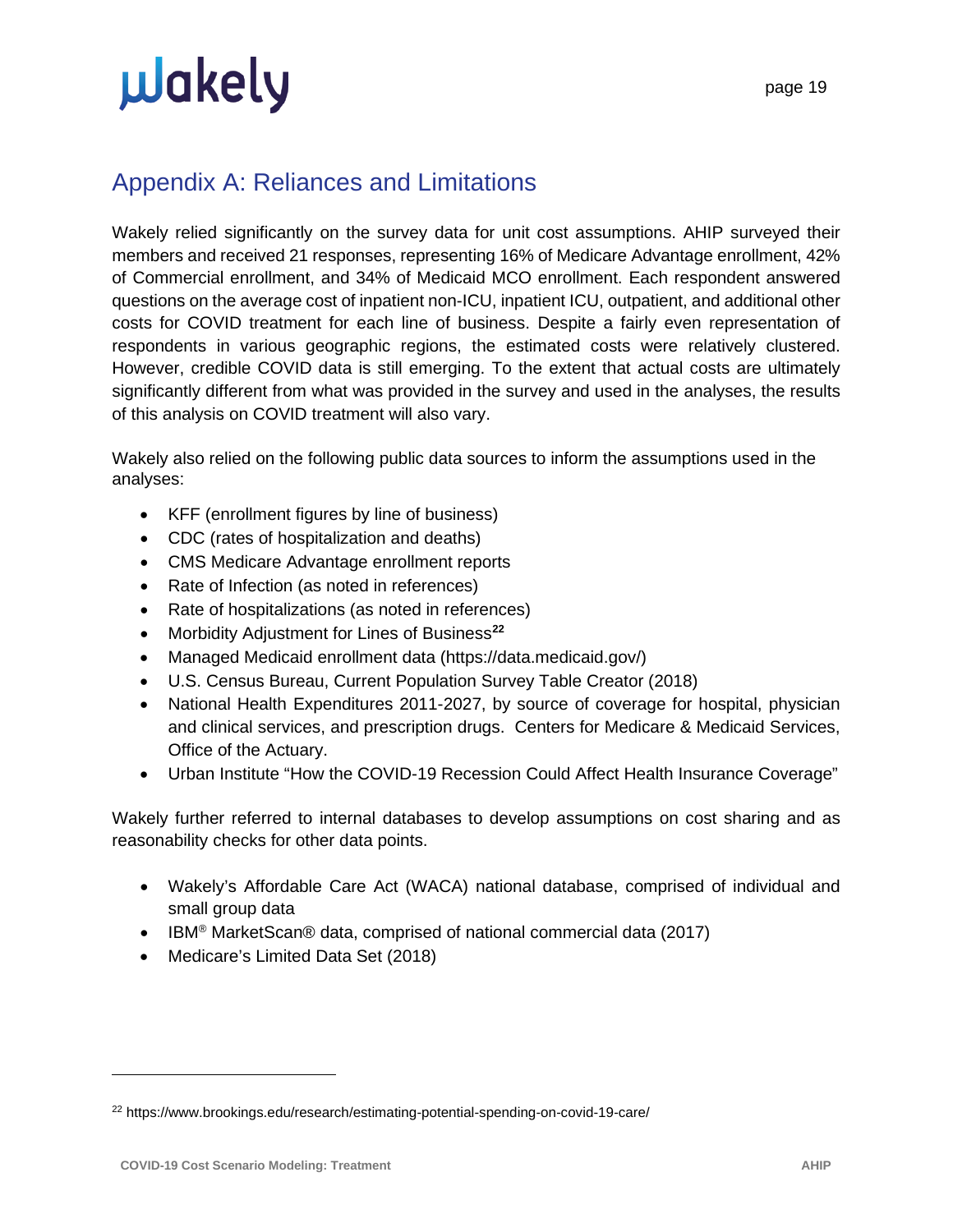#### **Limitations**

- **High-Risk Conditions**. While Wakely did make a high-level adjustment for lines of business with a higher proportion of high-risk conditions, it did not make a granular adjustment for particular conditions. The CDC acknowledges that individuals with highrisk conditions (such as obesity, heart disease, or severe asthma) are more at risk for severe complications from COVID.<sup>[23](#page-19-0)</sup> Differences in health status, holding constant age, and gender, between lines of business, could result in differences from what is included in our estimates.
- **Forgoing of Care**. While Wakely did rely on issuer survey results on the expectations around deferred/foregone care, there remains extensive uncertainty. Changes in enrollee behavior, because of formal rules, hospital capacity, and individual perceptions may all result in changes in care pattern beyond what is currently expected.
- **Out of Network Costs and Cost-Sharing.** Wakely also did not adjust for potential out of network costs. If individuals receive treatment in out of network settings costs for Commercial carriers could be significantly higher. Our analysis did not take into account announcements made by health insurers that they are waiving out-of-pocket costs for COVID-19 testing and treatment, which shifts the responsibility for those costs from the patient to the insurer.
- **Price Changes.** The cost data used was from insurer's recent and emerging experience. If prices increase due to shortages or price gauging, the figures presented may underestimate the true cost.
- **CARES Act**. The CARES Act included an increase of 20% to the inpatient prospective payment system DRG rate for Medicare beneficiaries who have COVID during the public health emergency. Since Wakely assumed the COVID pandemic would continue into 2021, Wakely maintained the 20% increase in Medicare costs. If there was an early end to the public health emergency, Medicare costs could be lower than estimated.
- **Coverage Status.** Wakely assumed that coverage status would stay relatively constant for its primary analyses. While Wakely did provide preliminary sensitivity analyses on this topic changes in insurance coverage status (e.g., shift in number of insured, shift of coverage of status from Commercial to Medicaid, etc.) potentially could have material impact.
- **Timing of Infections.** While Wakely included sensitivity analyses on the timing that infections can occur, there remains extensive uncertainty as to exactly if there are infection spikes and if so when. These timing issues could impact in which year effects are felt.
- **Regional Variation.** Wakely relied on national assumptions for the cost estimates. Individual states or insurers could have impacts that deviate materially from the estimates. Furthermore, the estimates were derived with an underlying assumption that the impact

<span id="page-19-0"></span><sup>23</sup> https://www.cdc.gov/coronavirus/2019-ncov/specific-groups/people-at-higher-risk.html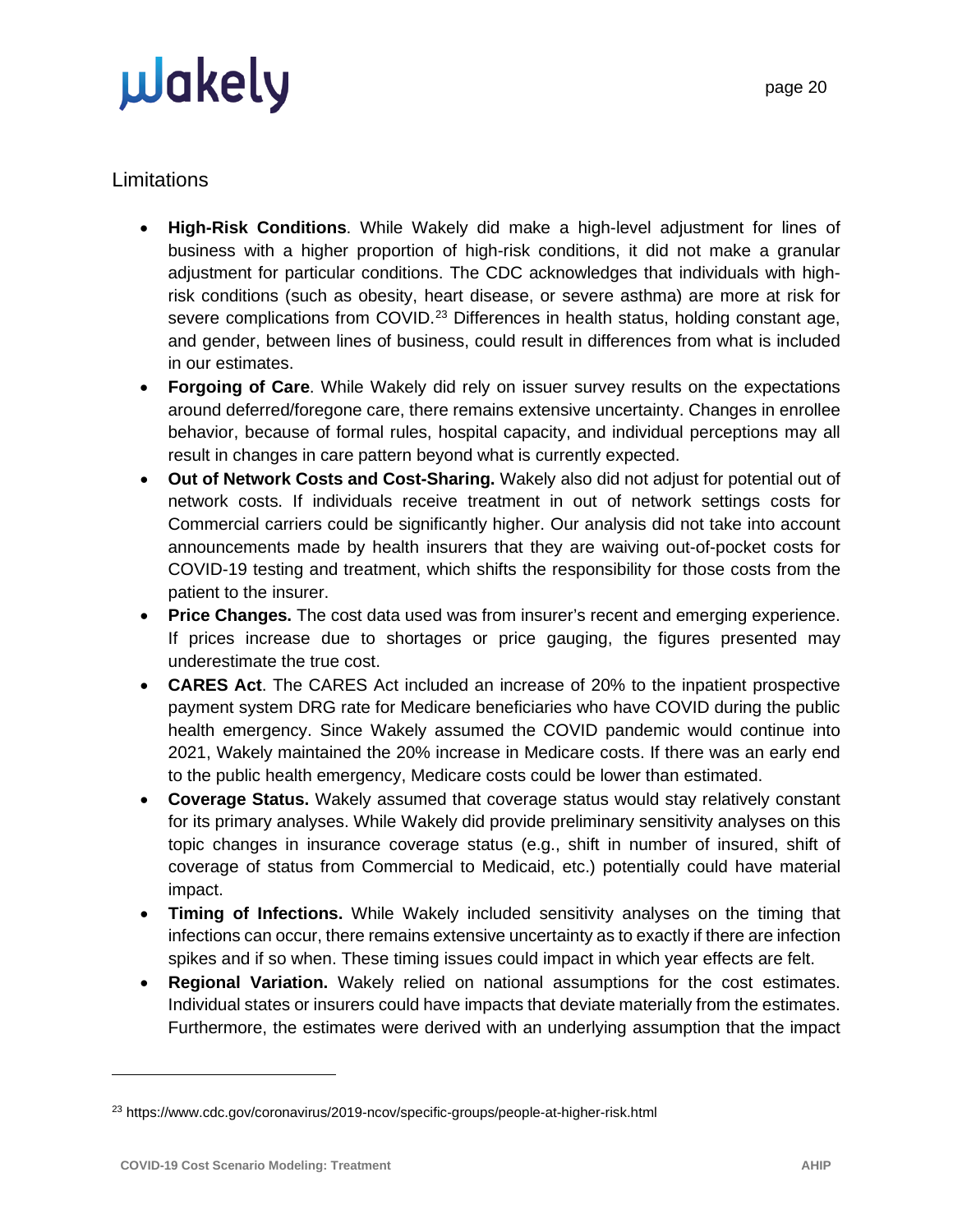of the pandemic would be relatively distributed nationwide. The extent to which COVID infection rates, or the government's and citizen's response to it, are materially different in different parts of the country, where prices and utilization may differ, the results could differ from those estimated above.

- **Economic Impacts.** There is the potential for severe economic effects of the pandemic and related policies to materially increase or decrease the impact on health insurers. Given the uncertainty, Wakely did not adjust coverage utilization patterns as a result of potential job loss or income loss that may occur.
- **Changes in Disease Costs.** Wakely did not model any changes in the long term costs for infected individuals. Individuals that have severe symptoms from the virus may require additional medical services. Wakely also assumed that individuals infected would not be re-infected by the disease. The costs do not include costs for vaccines and testing which could significantly impact total costs. Finally, Wakely did not account for any potential savings due to increased mortality among high-risk individuals with co-morbidities.

The estimates contained in this report are not intended and should not be used to develop pricing estimates for any line of business.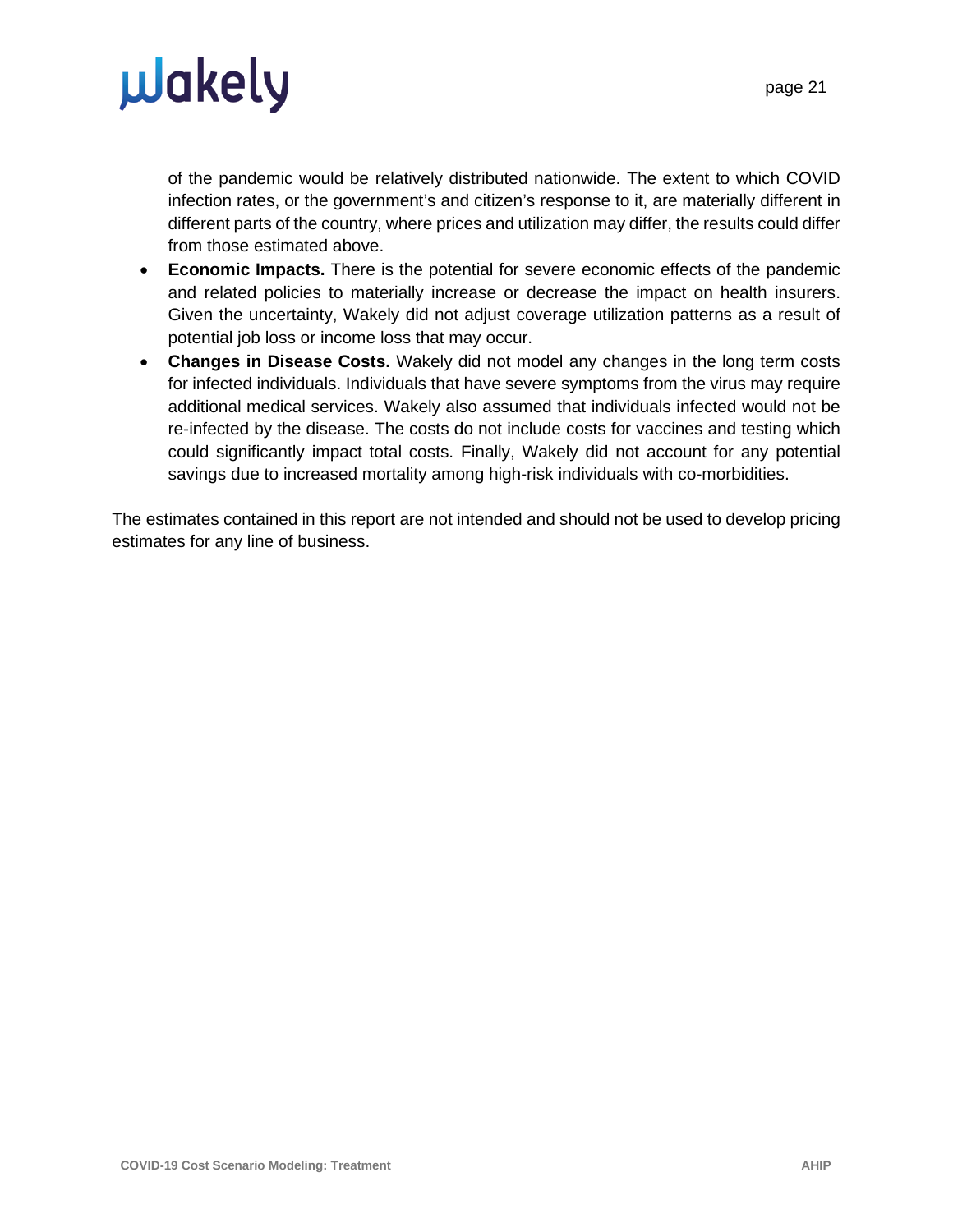### <span id="page-21-0"></span>Appendix B: Disclosures and Limitations

**Responsible Actuary.** Julie Peper is the actuary responsible for this communication. She is a Member of the American Academy of Actuaries and a Fellow of the Society of Actuaries. She meets the Qualification Standards of the American Academy of Actuaries to issue this report. Michael Cohen, PhD, also contributed to this report.

**Intended Users.** This information has been prepared for the sole use of the America's Health Insurance Plans (AHIP) and cannot be distributed to or relied on by any third party without the prior written permission of Wakely. Wakely understands that the report may be made public. Distribution to such parties should be made in its entirety and should be evaluated only by qualified users. The parties receiving this report should retain their actuarial experts in interpreting results.

**Risks and Uncertainties**. The assumptions and resulting estimates included in this analysis are inherently uncertain. Users of the results should be qualified to use it and understand the results and the inherent uncertainty. **Actual results may vary, potentially materially, from our estimates.** Wakely does not warrant or guarantee the projected values included in the analysis. It is the responsibility of the organization receiving this output to review the assumptions carefully and notify Wakely of any potential concerns.

**Conflict of Interest.** We are financially independent and free from conflict concerning all matters related to performing the actuarial services underlying these analyses. In addition, Wakely is organizationally and financially independent to AHIP.

**Data and Reliance.** We have relied on others for data and assumptions used in the assignment. We have reviewed the data for reasonableness, but have not performed any independent audit or otherwise verified the accuracy of the data/information. If the underlying information is incomplete or inaccurate, our estimates may be impacted, potentially significantly.

**Subsequent Events.** Subsequent events may impact the findings in this report. Changes in state policy, economic conditions, federal legislation, rate of COVID-19 infection and treatment patterns, and other factors and emerging data could result in material changes to this analysis.

**Contents of Actuarial Report.** This document and the supporting exhibits/files constitute the entirety of actuarial report and supersede any previous communications on the project.

**Deviations from ASOPs.** Wakely completed the analyses using sound actuarial practice. To the best of our knowledge, the report and methods used in the analyses are in compliance with the appropriate ASOPs with no known deviations. A summary of ASOP compliance is listed below:

ASOP No. 23, Data Quality

ASOP No. 41, Actuarial Communication